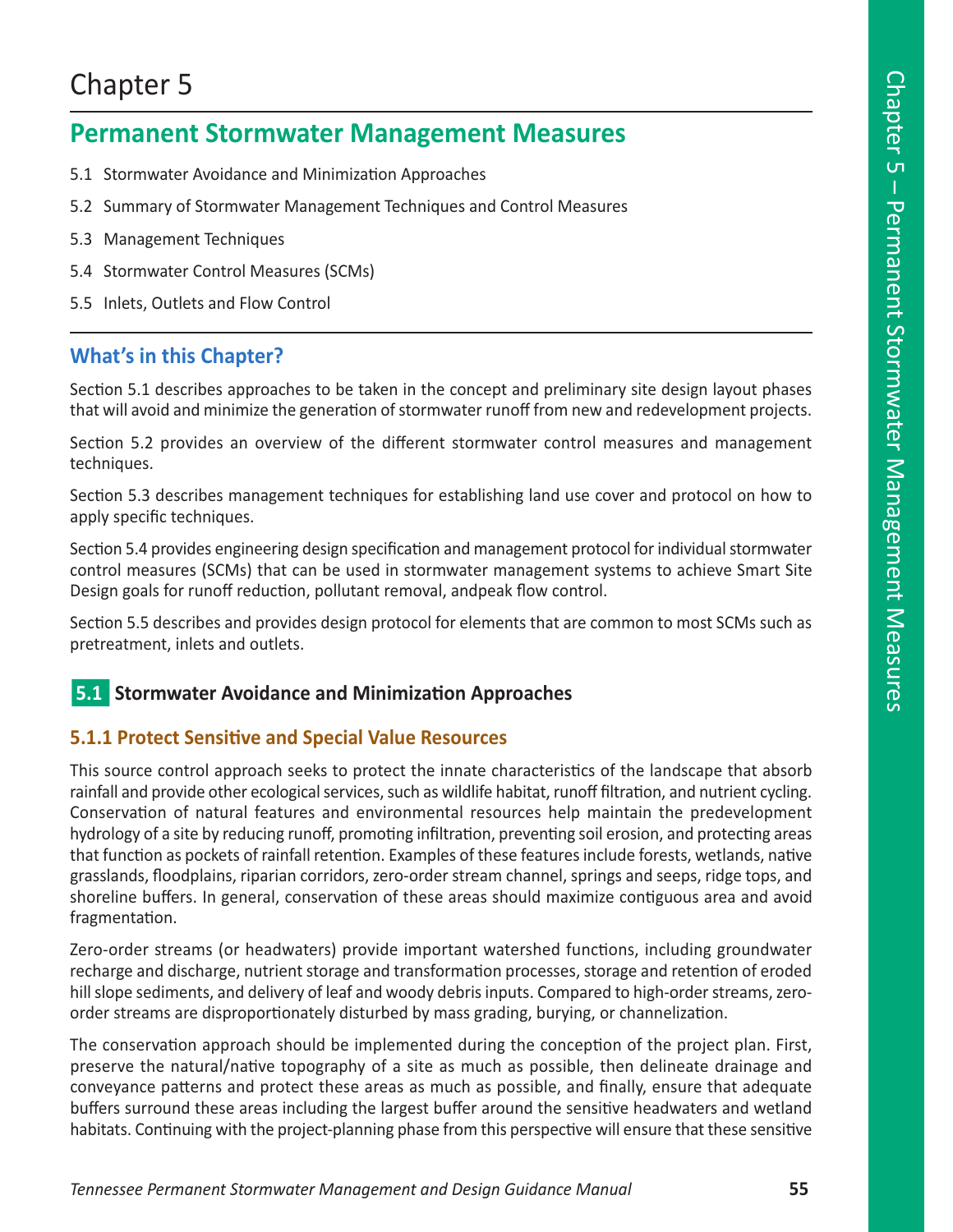hydrologic areas are preserved and remain linked to other habitat corridors from adjacent areas, minimize the need for grading, and maximize the land's natural retention processes.

Preserving natural areas may also provide secondary benefits of reducing noise pollution, providing valuable wildlife habitat, and creating scenic views and aesthetically-pleasing spaces. These benefits may equate to increased property value as well as quality of life components within the community.

## **5.1.2 Minimize Land Disturbance**

This source control approach seeks to limit the degree of clearing and grading on a project site in order to prevent soil compaction, conserve native soil structure, prevent erosion, and protect zero-order streams. This approach is applied by setting grading limits to minimize the total site area that must be cleared and graded, and/or minimizing the disturbed site area at any one time by completing the project in phases, stabilizing one phase as the next phase is being cleared. This is accomplished by 1) identifying key soils, drainage features, and slopes in the initial site inventory, and then 2) establishing limits of disturbance beyond which construction equipment is excluded. Minimizing grading limits may reduce overall landscape costs as well as help preserve the natural character and aesthetic of a site, which may increase property value.

Specific landscape features on a site may also be more prone to contributing runoff and/or sediment erosion. Avoid disturbing long, steep sloped areas. If these areas are cleared, by essence of gravity and the propensity of water to concentrate and carry energy, then these areas may contribute more runoff and erosion relative to flatter areas. Furthermore, the footprint of impact for grading on a slope is greater than that on a flatter slope because of the efforts required to create a level building pad. General guidelines for slope development are listed in the Table 5.1. Development on slopes > 25% is strongly discouraged.

| Grade     | <b>Maximum Slope Length (ft)</b> | <b>Erosion Risk</b> |
|-----------|----------------------------------|---------------------|
| $0 - 7%$  | 300                              | Low                 |
| $7 - 15%$ | 150                              | Moderate            |
| Over 15%  | 75                               | High                |

## **Table 5.1: Guidelines for slope development related to soil erosion risk exposure (Prince George's County, 2000).**

# **5.1.3 Reduce and Disconnect Impervious Surfaces**

A broad variety of actions can be taken to minimize the creation of new impervious surface and allow for disconnection of needed/existing impervious surface. Collectively, with the other avoidance and minimization approaches and stormwater control measures, these actions are key elements to the smart site design. The following is a list of common impervious surface reduction approaches in residential and commercial settings:

- Reduce residential street width, street right-of-way width, and cul-de-sac radius.
- Use swales and other linear control measures that can be located within the right-of-way.
- Install bioretention or vegetation on the island in the center of the cul-de-sac or other unused space.
- Use narrow sidewalks on one side of the street only, or move pedestrian pathways away from the street entirely.
- Provide greenspace for downspout disconnection of rooftops from storm drain systems.
- Minimize driveway length and width or use shared driveways.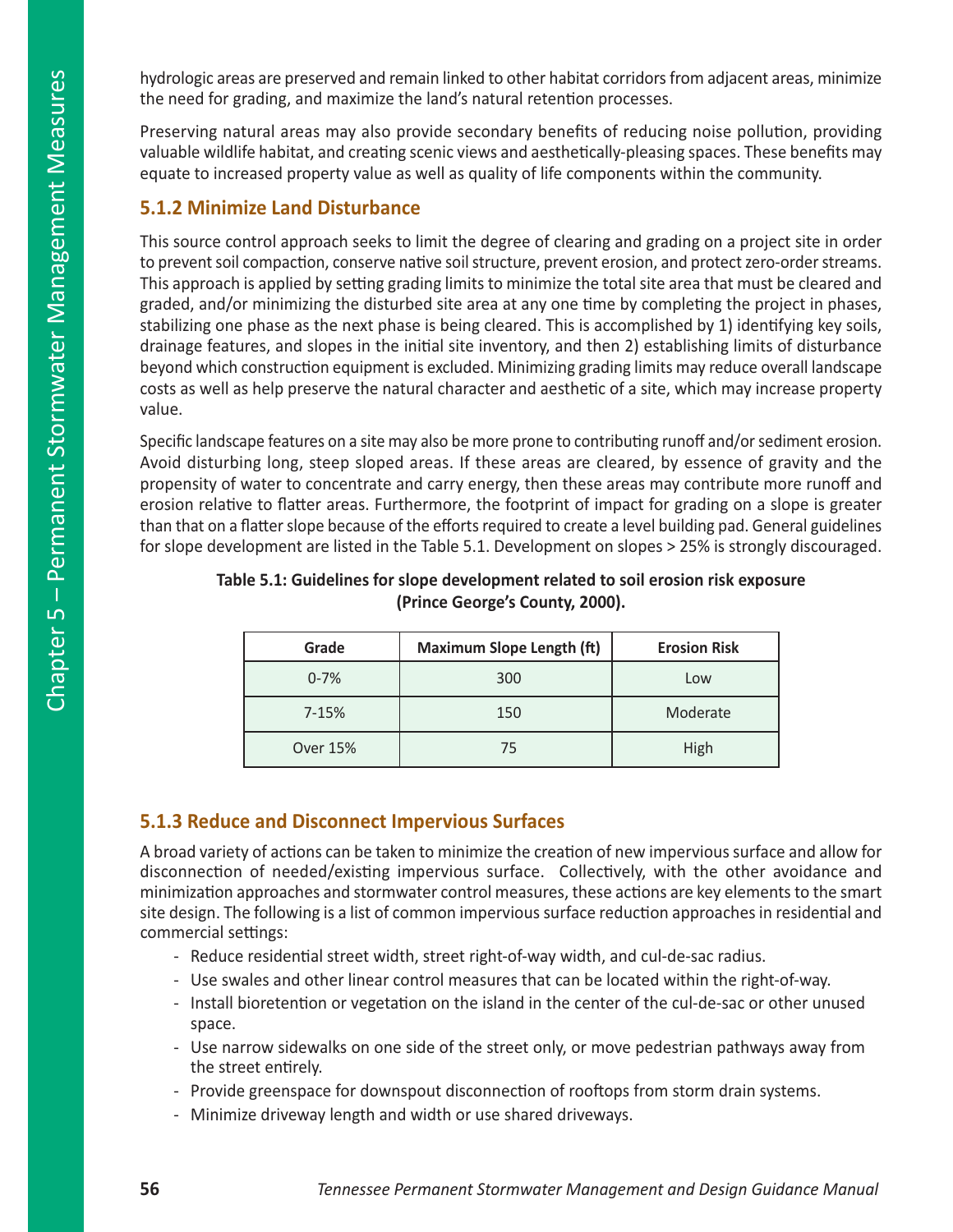- Allow for cluster or open-space designs (e.g. zero lot line) that reduces lot size or setbacks in exchange for conservation of open spaces.
- Use alternative permeable pavements instead of impervious surfaces.
- Design buildings and parking to have multiple levels.
- Store rooftop runoff in green roofs, foundation planters, bioretention areas, or cisterns.
- Reduce parking lot size by reducing parking demand ratios and stall dimensions.
- Use landscaping areas, tree pits, and planter boxes for stormwater runoff treatment.

Existing local development codes and ordinance may discourage or even prohibit the application of these elements of smart site design. Impervious surface reduction must be applied at the site layout phase of a project in order to be effective. Check with local jurisdictions to ensure that plans to incorporate these elements into a project design will not be contrary to any code or ordinance. If so, the local stormwater program should consider making changes to not only allow for these beneficial actions but, ideally, encourage their wide use.

Impervious surface disconnection is a stormwater control strategy that incorporates an infiltration zone into a site plan that is engineered to accept runoff from an adjacent rooftop, pavement, or other impervious surface (See Sec 5.4). While the detailed design of the infiltration zone is completed using a ratio of green area to impervious surface area, the disconnection approach needs to be implemented in the concept phase such that the site layout includes adequate areas for infiltration between impervious surfaces and stormwater drainage infrastructure or natural drainages.

## n**5.2 Summary of Stormwater Management Techniques and Control Measures**

Chapters 1-4 of this manual are a guide to integrating permanent stormwater management systems into development projects, including the conceptual, preliminary, final, and build-out phases. This approach improves upon traditional practices used across Tennessee, shifting from "end of pipe" and "single purpose solutions" to an integrated design, which includes systems of stormwater management techniques and control measures discussed later in this chapter.

The remainder of this chapter provides detailed guidance for the proper design and application of structural SCMs as well as management techniques that preserve and restore the intrinsic value and hydrological performance of the land. These landscape-based SCMs require a new approach to site design where landforms, soils, and vegetation are used together with structural SCMs to effectively achieve the required runoff reduction, pollutant removal and other site-specific goals. Developers and their designers are encouraged to integrate and combine management techniques and SCMs presented in here to achieve stormwater management goals and optimize preservation and restoration of natural features that play critical roles in hydrologic processes.

Each SCM is covered in this chapter, including an overview fact sheet and detailed review of function, design, construction requirements, and maintenance and management. Selecting the best SCM for a given development is heavily dependent on existing site characteristics (slopes, soil type, contributing area use, etc.) as well as the ultimate intended function, benefits and long-term operations of the SCM. Table 5.2 compares benefits of SCMs relative to each other on a categorical scale of low-moderate-high. Use this information along with additional pertinent considerations when selecting SCMs.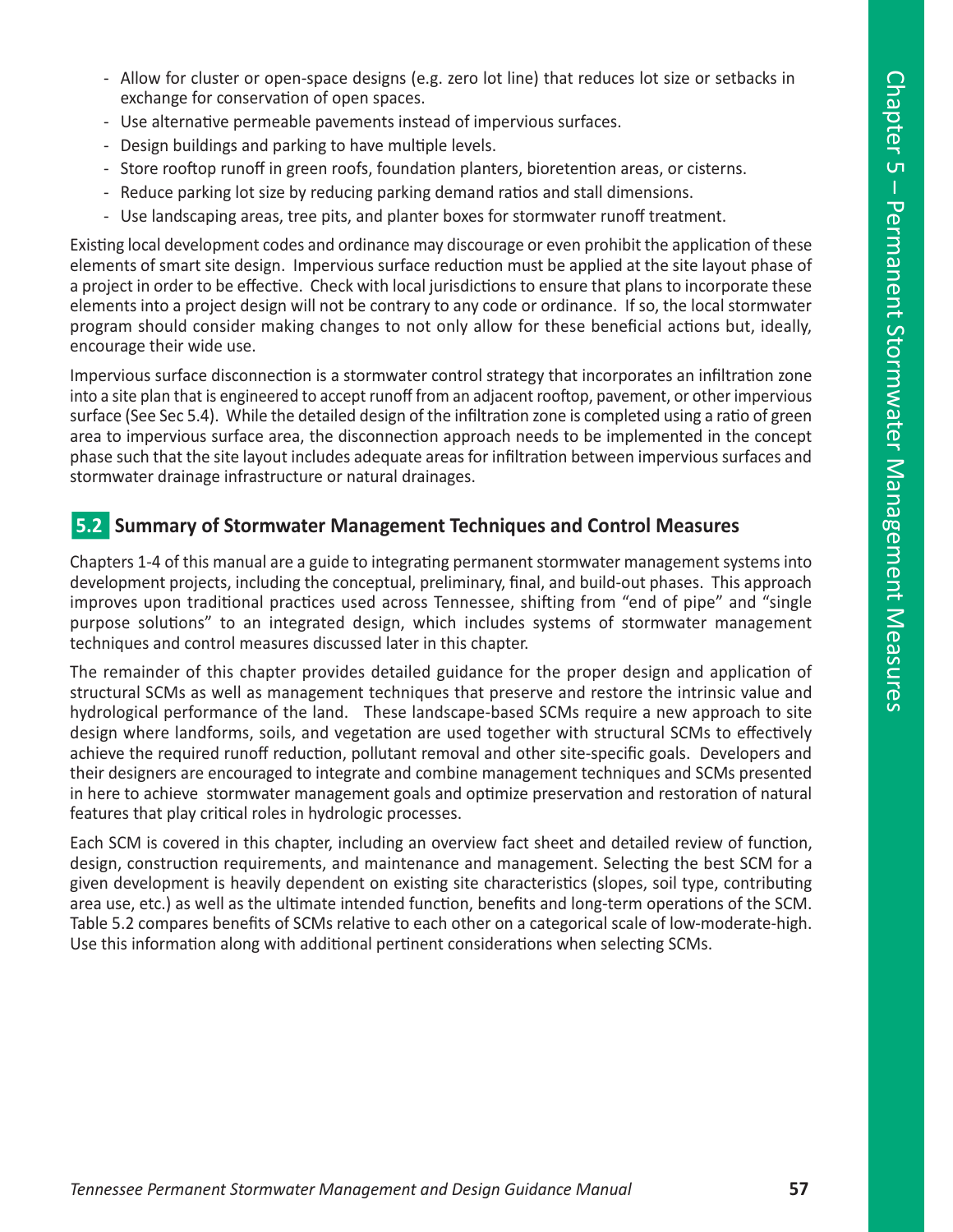| Table 5.2: Relative benefits comparison of SCMs on a categori | Stormwater Control Measures<br>Runoff Reduction1<br>Pollutant Removal <sup>2</sup><br>Peak Rate Control<br>Land Consumption (per<br><b>Impervious Area Managed</b><br>for Runoff Reduction)<br>Maintenance Frequency <sup>3</sup><br>Safety Concerns <sup>4</sup> | <b>Dry Detention</b><br>$\circ$<br>$\circ$<br>$\mathbf{I}$<br>$\circ$<br>$\bullet$ | Wet Ponds<br>$\circ$<br>$\bullet$<br>$\overline{\phantom{a}}$<br>$\bigcirc$<br>$\bullet$ | Vegetated Swale<br>$\circ$<br>О<br>$\circ$<br>$\circ$<br>$\circ$ | Water Quallity Swale<br>$\bullet$<br>О<br>$\bullet$<br>$\bigcirc$ | Managed Vegetated Areas<br>I.<br>$\circ$<br>$\circ$<br>$\circ$ | Filter Strips<br>O<br>$\circ$<br>$\mathbf{I}$<br>$\bigcirc$<br>$\bigcirc$ | Rain Gardens<br>$\bullet$<br>$\bullet$<br>$\bullet$<br>$\bigcirc$ | <b>Bioretention</b><br>$\bullet$<br>$\bigcirc$<br>$\bigcirc$ | Ultra-Urban Bioretention<br>$\bullet$<br>O<br>$\bigcirc$ | Infiltration Areas<br>$\bullet$<br>$\bullet$<br>$\bullet$<br>$\circ$ | Permeable Pavement<br>$\circ$<br>$\bullet$<br>$\bigcirc$<br>$\circ$ | Subsurface Infiltration<br>$\circ$<br>$\bullet$<br>$\bigcirc$ | Green Roofs<br>◓<br>$\mathbf{I}$<br>O<br>$\bullet$<br>$\circ$ | Rainwater Harvesting<br>$\bullet$<br>O<br>$\circ$ | Stormwater Treatment Wetlands<br>O<br>-1<br>$\bullet$<br>$\bullet$ | Manufactured Treatment Devices<br>$\mathsf{I}$<br>I.<br>I.<br>$\circ$ |
|---------------------------------------------------------------|-------------------------------------------------------------------------------------------------------------------------------------------------------------------------------------------------------------------------------------------------------------------|------------------------------------------------------------------------------------|------------------------------------------------------------------------------------------|------------------------------------------------------------------|-------------------------------------------------------------------|----------------------------------------------------------------|---------------------------------------------------------------------------|-------------------------------------------------------------------|--------------------------------------------------------------|----------------------------------------------------------|----------------------------------------------------------------------|---------------------------------------------------------------------|---------------------------------------------------------------|---------------------------------------------------------------|---------------------------------------------------|--------------------------------------------------------------------|-----------------------------------------------------------------------|
|                                                               | Land Cost <sup>5</sup><br>Design and Build Cost5                                                                                                                                                                                                                  | $\Theta$ $\Theta$                                                                  | $\bullet$                                                                                | $\bullet$                                                        | $\bullet$<br><u>elelelelelelol</u>                                | $\circ$                                                        |                                                                           | $\bullet$                                                         | $\bullet$                                                    | $\bullet$                                                | $\bullet$                                                            | $\circ$                                                             | $\circ$                                                       | $\circ$<br>elelelel                                           | $\circ$                                           | $\bullet$<br>$\cap$                                                | $\circ$<br>റി                                                         |
| ical scale                                                    | Maintenance Cost <sup>5</sup>                                                                                                                                                                                                                                     | $\bullet$                                                                          | $\circ$                                                                                  | $\circ$                                                          | $\circ$                                                           |                                                                |                                                                           |                                                                   | elelelol                                                     | $\bullet$ l                                              | $\circ$                                                              |                                                                     |                                                               |                                                               | $\bigcirc$                                        | $\circ$                                                            |                                                                       |
|                                                               | Average Annual Costs <sup>5,6</sup>                                                                                                                                                                                                                               | $\bigcirc$                                                                         | $\circ$                                                                                  | $\circ$                                                          | O                                                                 |                                                                | $\Theta$ $\Theta$                                                         |                                                                   | $\bullet$                                                    |                                                          | $\bullet$                                                            |                                                                     | $\bigcirc$                                                    | $\bigcirc$                                                    | $\bigcirc$                                        | $\circ$                                                            | $\bullet$                                                             |
|                                                               | Provide Water Source                                                                                                                                                                                                                                              | $\mathbf{I}$                                                                       |                                                                                          |                                                                  |                                                                   |                                                                |                                                                           |                                                                   |                                                              |                                                          |                                                                      |                                                                     | $\bullet$                                                     | $\mathbf{I}$                                                  |                                                   |                                                                    |                                                                       |
|                                                               | <b>Improves Community</b><br>Livabillity                                                                                                                                                                                                                          | O                                                                                  |                                                                                          | $\bigcirc$                                                       | $\bigcirc$                                                        |                                                                | $\bigcirc$                                                                |                                                                   |                                                              |                                                          |                                                                      |                                                                     | $\circ$                                                       | $\bigcirc$                                                    | $\bigcirc$                                        |                                                                    | $\circ$                                                               |
|                                                               | Provides Wildlife Habitat                                                                                                                                                                                                                                         | $\circ$                                                                            | $\bullet$                                                                                | $\circ$                                                          | О                                                                 |                                                                | $\circ$                                                                   | $\bullet$                                                         | $\bigcirc$                                                   | $\bullet$                                                |                                                                      | $\circ$                                                             | $\circ$                                                       | $\circ$                                                       | O                                                 |                                                                    | О                                                                     |

Filter Strips

| ומיכומים במקר המונים בוות בוות הווה מונים ביו ביווי הרומים במק |
|----------------------------------------------------------------|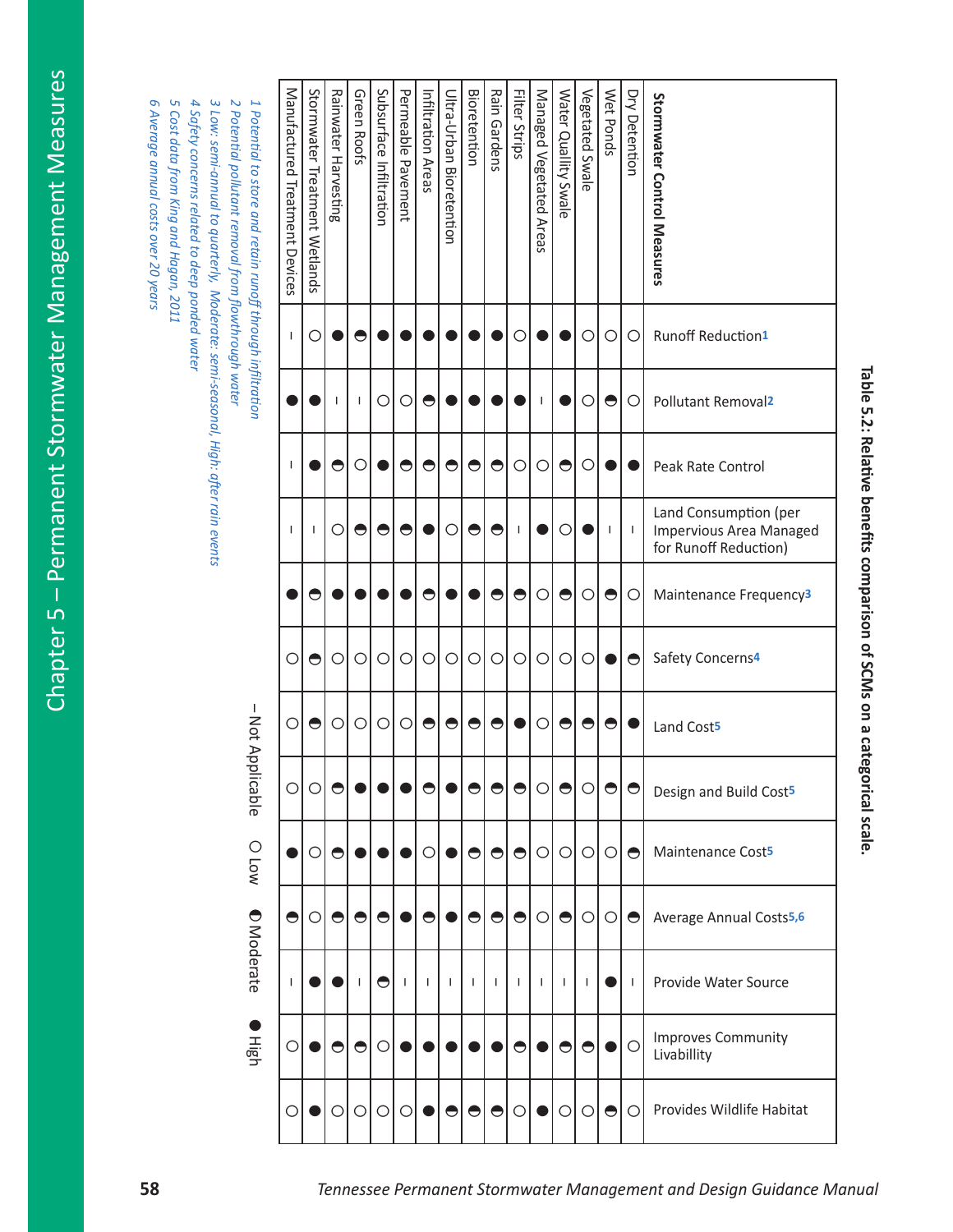# **Management Techniques**

Installing SCMs prior to site preparation may result in failure of the measures due to sedimentation and/or compaction. Timing their installation (pre-planning) is important to protecting these SCMs and avoiding sometimes extensive post-construction rehabilitation or complete re-installation. Infiltration SCMs depend on quality of soils and their porosity. These SCMs depend on soil mixtures, types, and pH. For example, a standard functional bioretention facility should have sand, loam and compost mixture. No other materials or substance should be mixed in it that may be harmful to plant growth or prove a hindrance to planting or maintenance to operations. The planting soil must be free of plant or seed material of non-native invasive species or noxious weeds. Sediment run-on from disturbed areas can clog practices and change the soils composition and pH. Also, compaction due to construction disturbance can also impact their effectiveness and result in the necessity of spending more resources to restore their functionality.

This chapter will describe management techniques required to achieve the practice/management goal. The amount of required techniques depends on the initial condition and the management goal of each project (see Figure 5.1). As example, it takes more steps to get to good forest condition from compacted soil than from good turf.

*Management* is a clearly defined state of soil and vegetation that provides the desired degree of infiltration and pollutant removal under the optimal design condition. The design condition is assumed to be 15 years following stabilization, when the site has reached a reasonable level of maturity and is undergoing only gradual changes. Management is the defined desired endpoint and depends on a series of techniques to get from the current possibly highly disturbed condition to that endpoint. A management has clearly defined specifications including soil hydrologic characteristics and vegetation type and density. The term cover is sometimes used to describe a management that has minimal inputs.

A *Technique* as pertaining to permanent stormwater management is a method or operation that progresses or sustains progress from one state of management to a higher-functioning state of management. These can fall in two general categories:

- 1) Methods of getting from "here" to "there," from the presumed worst-case condition immediately following development to the desired management endpoint. The techniques used in a specific site design will vary greatly depending on the starting conditions. For example, if an area of "good forest" is left undisturbed, no technique is necessary to achieve a "good forest" management. On the other hand, if the post-construction condition is a bare highly-disturbed mixture of topsoil and subsoil that is heavily compacted, the required technique to achieve a "good forest" management in 15 years may include all or some of the following: soil ripping, soil amendments, temporary vegetative cover, slope erosion control, planting of trees, fertilization and irrigation.
- 2) The operations necessary to maintain the required trajectory towards the desired design condition, and to maintain that condition once it is achieved. In other words, the protocol for maintenance of a "good forest" management may include the techniques of tree thinning, fertilization, and invasive species removal. Note that the protocol for a "fair forest" management may include the same techniques, but with less intensive requirements.

Timing of SCM installation and protection of the SCM area are two critical techniques. Installing SCMs prior to adequate site preparation may result in failure due to sedimentation and/or soil compaction. Timing of their installation is important in protecting these SCMs and avoiding sometimes extensive postconstruction rehabilitation or complete re-installation. Infiltration SCMs depend on the quality of soils and their characteristics of porosity, organic matter, pH, and texture. SCM performance is highly sensitive to compaction or deviation from good growing conditions. For example, a bioretention facility should have a mixture of sand, loam and compost. No other materials or substance should be mixed into these media because it may be harmful to plant growth or prove a hindrance to maintenance and operation. The planting soil should be free of plant or seed material of non-native invasive species or noxious weeds.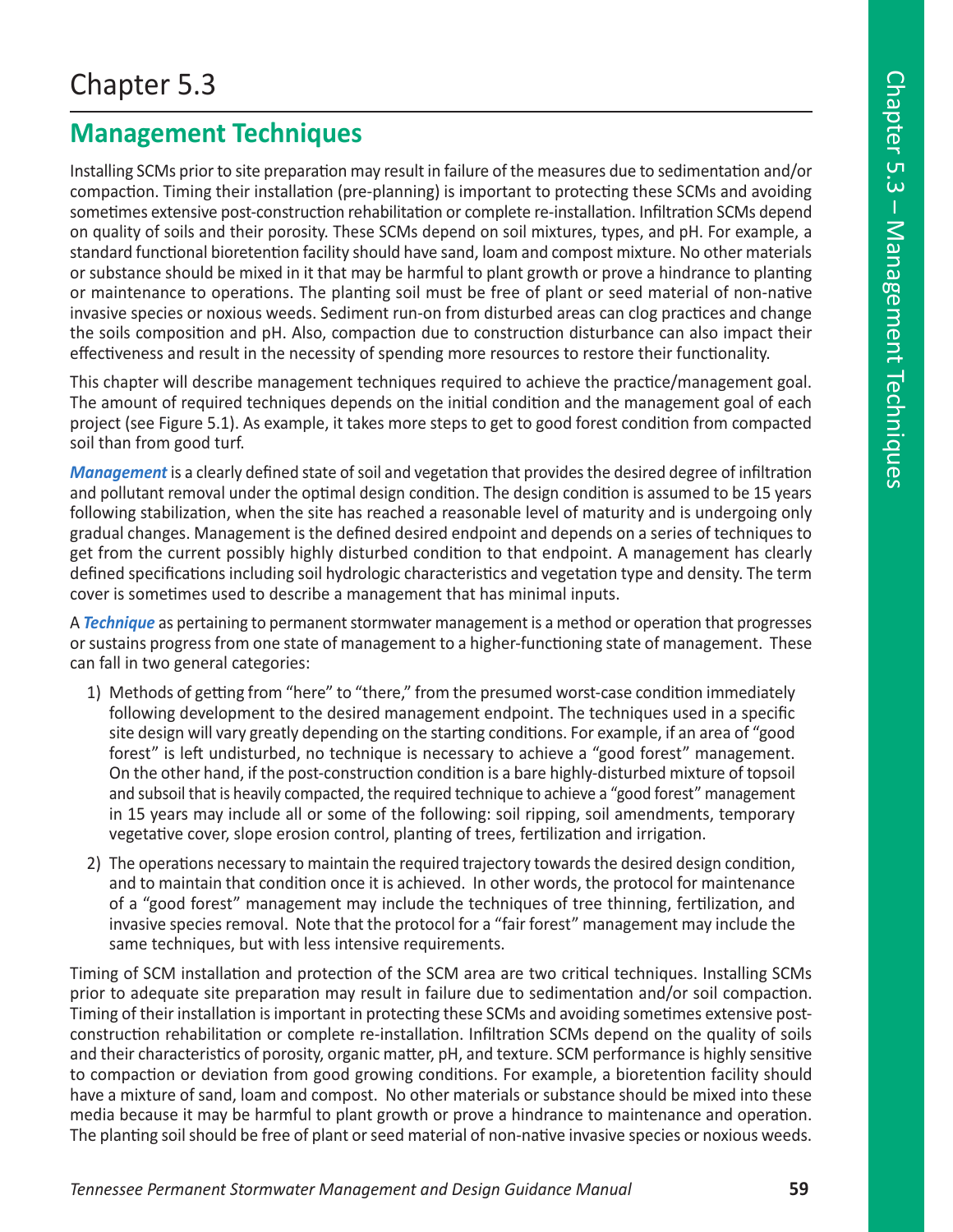Sediment run-on from disturbed areas can clog practices and change soil composition or pH. Compaction due to construction disturbance can also impact their effectiveness and result in the necessity of spending more resources to restore their functionality.

Management may be thought of as a spectrum, and techniques are used to mitigate impacts expressed in a site's initial condition to achieve a goal of a managed vegetated area or other end management. Initial conditions are described in the left side of Figure 5.1, and a list of techniques used to move from the impacted end of the spectrum to the optimal soil condition are also listed. On the right side is the spectrum of managed vegetated, and below it is a list of techniques used to establish the desired vegetation.

|                               |                                                   |                                                | <b>Initial Conditions</b>              |                                               |                                              |                                                     |                              |                                      |                          | <b>Managed Vegetated Areas</b> |                                    |                                 |              |              |
|-------------------------------|---------------------------------------------------|------------------------------------------------|----------------------------------------|-----------------------------------------------|----------------------------------------------|-----------------------------------------------------|------------------------------|--------------------------------------|--------------------------|--------------------------------|------------------------------------|---------------------------------|--------------|--------------|
| Impervious, smooth and sealed | mpervious, not sealed                             | Bare unprotected smooth, high<br>compaction    | Bare unpotected smooth with<br>sealing | Bare unprotected smooth, medium<br>compaction | Bare unprotected smooth, light<br>compaction | sealing nor<br>compaction<br>2<br>Bare unprotected, | Bare protected soil          | Turf, poor                           | Tur, fair                | Turf, good                     | Rangeland or mix grass/brush, good | Natural dense grass             | Forest, poor | Forest, good |
|                               | least optimal                                     |                                                |                                        |                                               |                                              |                                                     |                              |                                      |                          |                                |                                    |                                 | most optimal |              |
|                               | <b>Techniques</b>                                 |                                                |                                        |                                               |                                              |                                                     |                              |                                      | <b>Techniques</b>        |                                |                                    |                                 |              |              |
|                               |                                                   | <b>Erosion Prevention and Sediment Control</b> |                                        |                                               |                                              |                                                     |                              | <b>Native Vegetation Restoration</b> |                          |                                |                                    |                                 |              |              |
|                               | Removal of Impervious Surface<br>Soil Restoration |                                                |                                        |                                               |                                              |                                                     |                              |                                      | Seeding<br>Plug planting |                                |                                    |                                 |              |              |
|                               | <b>Removal of Compaction</b>                      |                                                |                                        |                                               |                                              |                                                     |                              | <b>Tree planting</b>                 |                          |                                |                                    |                                 |              |              |
|                               | Soil Prepping for Planting                        |                                                |                                        |                                               |                                              |                                                     | Mixed stand planting         |                                      |                          |                                |                                    |                                 |              |              |
|                               | Soil Amendments                                   |                                                |                                        |                                               |                                              |                                                     | <b>Maintenance Practices</b> |                                      |                          |                                |                                    |                                 |              |              |
|                               | Mulch or other cover                              |                                                |                                        |                                               |                                              |                                                     |                              |                                      |                          |                                | Invasive species removal           |                                 |              |              |
|                               |                                                   |                                                |                                        |                                               |                                              |                                                     |                              |                                      |                          |                                |                                    | Liming/Fertilization/Irrigation |              |              |
|                               |                                                   |                                                |                                        |                                               |                                              |                                                     |                              |                                      |                          |                                |                                    | Mowing/Biomass removal/Thinning |              |              |

### **Figure 5.1: Spectrum of initial condition managements and permanent managements along with associated techniques used to improve from a least optimal state to a more optimal state.**

Techniques are used to achieve a management goal. The amount and rigor of technique(s) applied depends on the initial condition and the management goal of each project element. For example, it takes the application of more techniques to establish a good forest condition from compacted bare soil than from a porous clay soil with established temporary cover. Soil ripping or removal of compaction is needed in the compacted clay scenario before fertilization techniques could be applied and a forest stand established.

Soil quality and vegetation are key factors in the effectiveness of an SCM at reducing runoff volume and removing pollutants. Soils must possess the structure and texture that allows water to infiltrate and plant roots to penetrate. Design of stormwater management systems is conducted through modeling that assumes disturbed soils are ameliorated back to a condition that resembles an undisturbed natural soil. A designer is responsible for documenting the initial condition and including in their plan the necessary technique(s) for soil amelioration and plant establishment to accomplish the projected target management for each element containing disturbed soils. This amelioration process should be included in the project application as part of the permanent stormwater management plan.

# **5.3.1 Erosion Prevention and Sediment Controls**

To ensure the greatest potential of success of a LID facility, SCMs should not be installed until construction activity is completed and stabilized within the entire contributing drainage area; this means having all areas both fully landscaped and mulched or having well established grass or other ground cover. Construction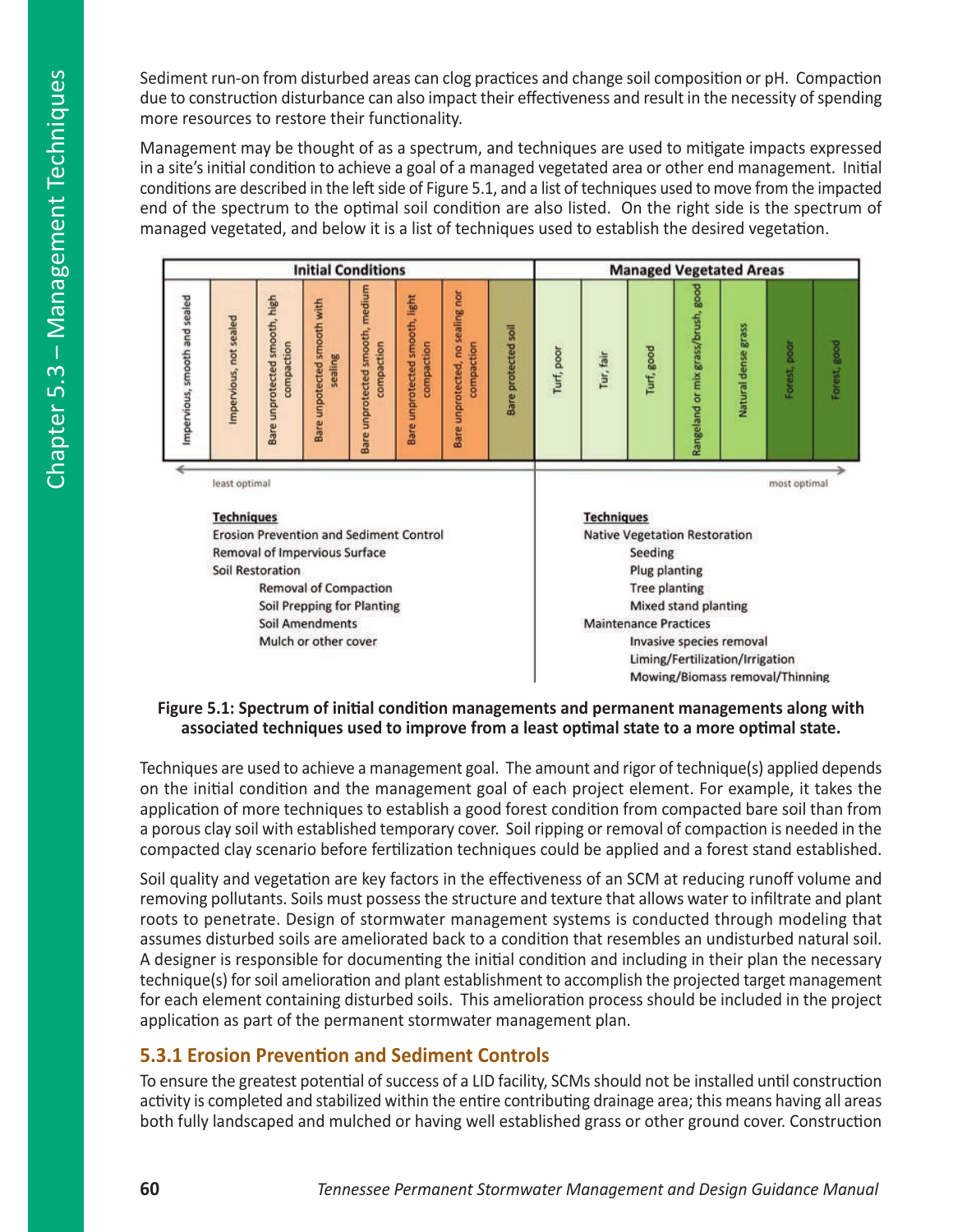drawings should clearly state the designer's intentions and an appropriate stage of construction should be shown on the plans. This staging should be covered in detail at the pre-construction meeting (including the on-site responsible construction personnel) and then enforced by an appropriate inspection program throughout the construction period. On-site education of contractor and/or subcontractors would also be advised. Storing and reestablishing top soil on site is important to reestablishing the overall infiltration of the site. Each site is unique, and this strict construction staging approach may not be necessary, such as in the case of bioretention in parking lot islands with little contributing pervious areas. It is critical that the designer understands these realities and plans accordingly. For more details, refer to TDEC E&S Handbook chapter 6 and 7 (TDEC E&S Handbook p:94).

## **5.3.2 Soil Restoration**

Soil restoration is a technique used to enhance and restore soils by physical treatment and/or mixture with additives  $-$  such as compost  $-$  in areas where soil has been compacted. Soil media restoration increases the water retention capacity of soil, reduces erosion, improves soil structure, immobilizes and degrades pollutants (depending on soil media makeup), supplies nutrients to plants, and provides organic matter. Soil restoration is also used to reestablish the soil's long term capacity for infiltration and to enhance the vitality of the soil as it hosts all manner of microbes and plant root systems in complex, symbiotic relationships. .



**Figure 5.2: Soil amended with compost (Source: USDA NRCS).**

Restored soils result in increased infiltration and decreased volume of runoff. Designers can receive

credit based on areas (acres) complying with the requirements of desired SCMs. For example, a bare soil can be assigned a management reflecting a "good" condition instead of "poor" condition.

A healthy soil (Figure 5.3) provides a number of vital functions including water storage and nutrient storage, regulate the flow of water, and immobilize and degrade pollutants. Healthy soil contains a diverse community of beneficial microorganisms, a sufficient amount of plant nutrients (nitrogen and phosphorous), some trace elements (e.g., calcium and magnesium), and organic matter (generally five to 10%).



**Figure 5.3: A healthy soil profile (Source: USDA NRCS ).**



Non-compacted Soil  $\Box$  Soil particles  $\Box$  Air

**Water** 



**Figure 5.4: Compacted soil constraints movement of air and water (Source: USDA NRCS).**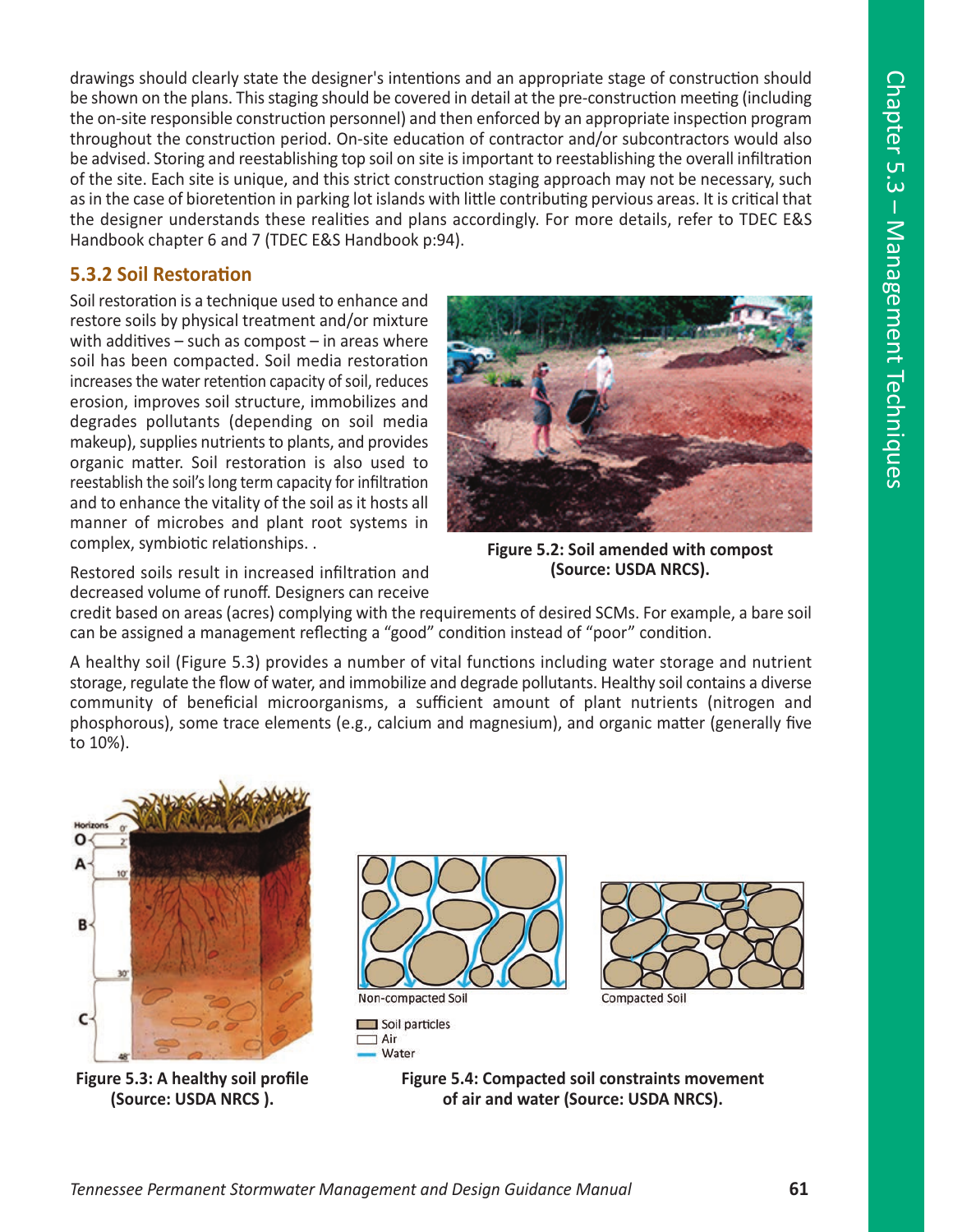Healthy soil typically has a neutral or slightly acidic pH and good structure which includes various sizes of pores to support water movement, oxygenation, and a variety of other soil processes.

Caring for soil is also a critical component of water management, especially during development activities, such as construction grading, which often result in erosion, sedimentation, and soil compaction. Proper protection and restoration of soil are critical management techniques to combat these issues. Soil restoration prevents and controls erosion by enhancing the soil surface to prevent the initial detachment and transport of soil particles.

Soil compaction is the enemy of water quality protection. Soil compaction occurs when soil particles are pressed together, reducing the pore space necessary to allow for the movement of air and water throughout the soil (Figure 5.4). This decrease in porosity causes an increase in bulk density (weight of solids per unit volume of soil). The greater the bulk density of the soil means the lower the infiltration and the larger the volume of runoff (Table 5.3).

Compaction limits vegetative root growth, restricting the health of plants as well as the biological diversity of the soil. Compaction also affects the infiltrating and water quality capacity of soils. Soil compaction can lead to increased erosion and stormwater runoff, low infiltration rates, increased flooding, and decreased water quality from polluted runoff. After compaction, a typical soil has strength of about 6,000 kilopascals (kPa), while studies have shown that root growth is not possible beyond 3,000 kPa. . There are two types of compaction, minor and major, each of which requires a particular restoration technique(s) or method:

- **Minor compaction** Surface compaction within 8-12 inches due to contact pressure and axle load <20 tons can compact through root zone up to one foot deep. Soil restoration activities can include: subsoiling, organic matter amendment, and native landscaping. Tilling/scarifying is an option as long as it is deep enough (i.e., 8-12 inches) and the right equipment is used (should not be performed with common tillage tools such as a disk or chisel plow because they are too shallow and can compact the soil just beneath the tillage depth).
- **Major compaction** Deep compaction, contact pressure and axle load > 20 tons can compact up to two-feet deep (usually large areas are compacted to increase strength for paving and foundation with overlap to "lawn" areas). Soil restoration activities can include: deep tillage, organic matter amendment, and native landscaping.

To evaluate the level of compaction in soils, bulk density field tests are conducted. Table 5.3 shows the ideal bulk densities for various textures of soils.

| Soil Texture                                               | <b>Ideal Bulk</b><br>densities, $g/cm3$ | <b>Bulk densities that</b><br>may affect root<br>growth, $g/cm3$ | <b>Bulk densities</b><br>that restrict root<br>growth, $g/cm3$ |
|------------------------------------------------------------|-----------------------------------------|------------------------------------------------------------------|----------------------------------------------------------------|
| Sands, loamy sands                                         | < 1.60                                  | 1.69                                                             | 1.8                                                            |
| Sandy loams, loams                                         | < 1.40                                  | 1.63                                                             | 1.8                                                            |
| Sandy clay loams, loams, clay loams                        | < 1.40                                  | 1.6                                                              | 1.75                                                           |
| Silt, silt loams                                           | < 1.30                                  | 1.6                                                              | 1.75                                                           |
| Silt loams, silty clay loams                               | < 1.10                                  | 1.55                                                             | 1.65                                                           |
| Sandy clays, silty clays, some clay loams<br>(35-45% clay) | < 1.10                                  | 1.49                                                             | 1.58                                                           |
| Clays $(>45\%$ clay)                                       | < 1.10                                  | 1.39                                                             | 1.47                                                           |

**Table 5.3: Bulk density for soil texture (Source: USDA NRCS).**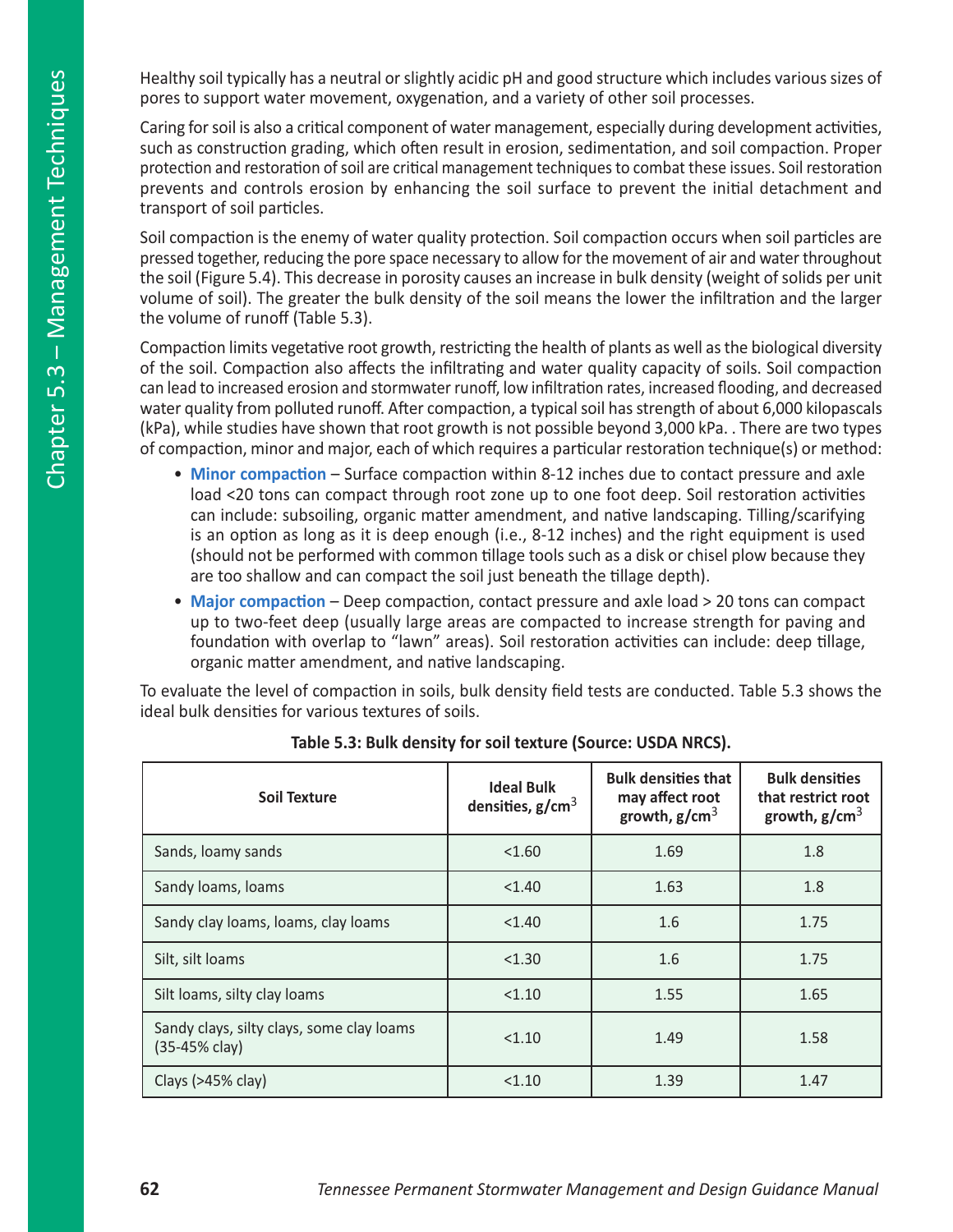## **5.3.2.1 Applications**

Soil restoration can occur anywhere to alleviate soil compaction. It can be specifically addressed in the following examples:

- **new development (residential, commercial, industrial)** Heavily compacted soils can be restored prior to lawn establishment and/or landscaping to increase the porosity of the soils and aid in plant establishment.
- **detention basin retrofits** The inside face of detention basins is usually heavily compacted, and tilling the soil mantle will encourage infiltration to take place and aid in establishing vegetative cover.
- **golf courses** Using compost as part of landscaping upkeep on the greens has been shown to alleviate soil compaction, erosion, and turf disease problems.

### **5.3.2.2 Removal of compaction**

Table 5.4 describes various soil disturbance activities related to land development, soil types and the requirements for soil restoration for each activity. Soil Restoration or runoff reduction is a required practice. Restoration is applied across areas of a development site where soils have been compacted and will be vegetated according to the criteria defined in Table 3. Compacted soil can be amended by first tilling the soil, breaking apart the compaction, and then applying various soil media.

| <b>Type of Soil</b><br><b>Disturbance</b>                                                 | <b>Soil Restoration Requirement</b>                                                                                                                             | <b>Comments/Examples</b>                                                                                                                                                                      |
|-------------------------------------------------------------------------------------------|-----------------------------------------------------------------------------------------------------------------------------------------------------------------|-----------------------------------------------------------------------------------------------------------------------------------------------------------------------------------------------|
| No soil<br>disturbance                                                                    | Restoration not permitted                                                                                                                                       | <b>Preservation of Natural Features</b>                                                                                                                                                       |
| Minimal soil<br>disturbance                                                               | Restoration not required                                                                                                                                        | Clearing and grubbing                                                                                                                                                                         |
| Minor soil<br>compaction                                                                  | Six inches of soil media (18.5 cubic yards<br>per 1,000 square feet of soil) should be<br>applied, and then tilled into the existing<br>soil up to eight inches | Protect area from any ongoing<br>construction activities.                                                                                                                                     |
| Major soil<br>compaction                                                                  | 10 inches of soil media (31 cubic yards per<br>1,000 square feet of soil) should be applied<br>and then tilled into the existing soil up to<br>20 inches        |                                                                                                                                                                                               |
| Areas where<br><b>Runoff Reduction</b><br>and/or Infiltration<br>practices are<br>applied | Restoration not required, but may be applied<br>to enhance the reduction specified for<br>appropriate practices.                                                | Keep construction equipment from<br>crossing these areas. To protect newly<br>installed practice from any ongoing<br>construction activities construct a single<br>phase operation fence area |
| Redevelopment<br>projects                                                                 | Soil Restoration is required on redevelopment<br>projects in areas where existing impervious<br>area will be converted to pervious area.                        |                                                                                                                                                                                               |

#### **Table 5.4: Soil Restoration Recommendations [NY, 2010. P:99].**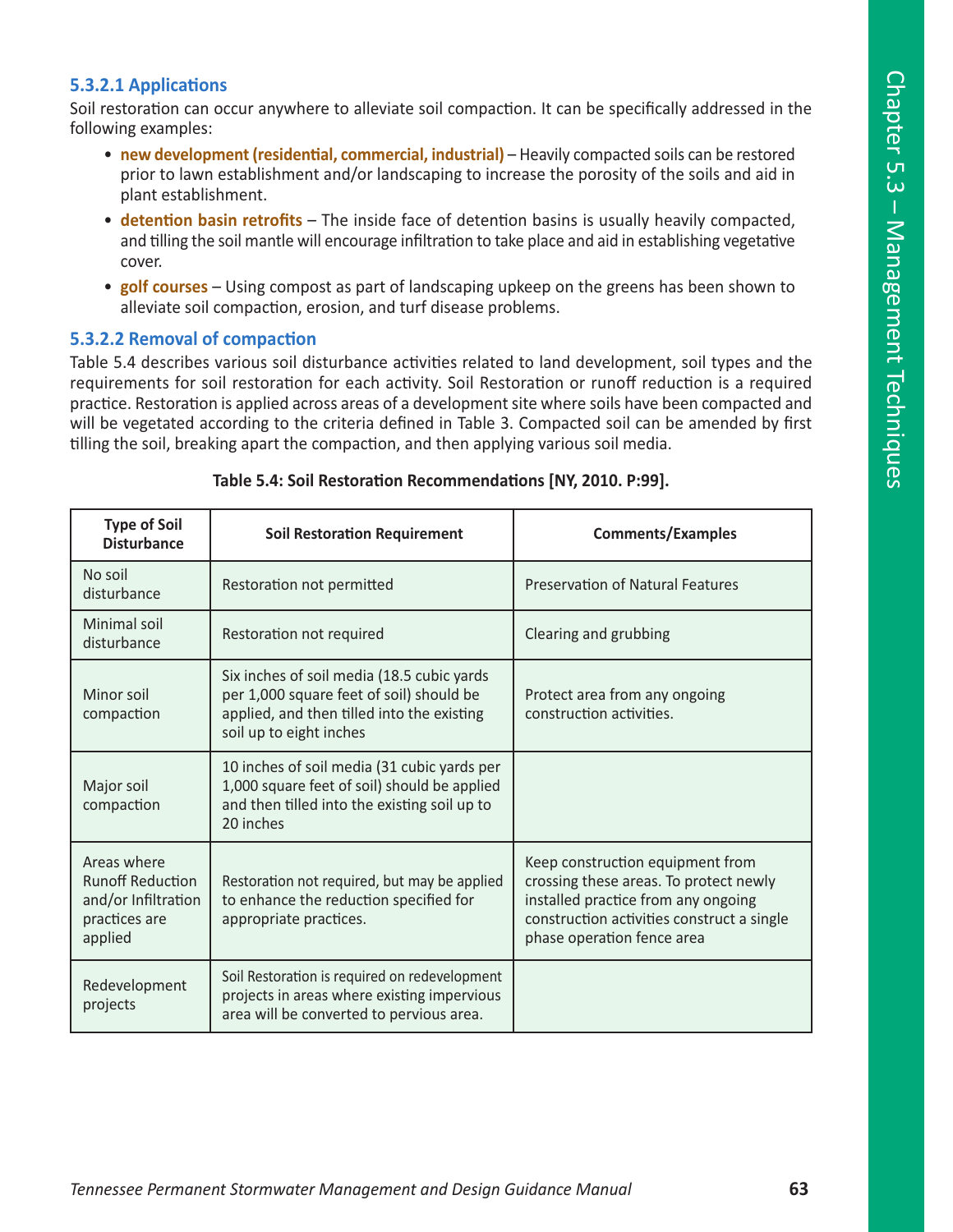## • **Tilling consideration:**

Tilling the soil (also referred to as aeration, scarification, ripping, or subsoiling):

- a. Effective when performed on dry soils.
- b. Should be performed where subsoil has become compacted by equipment operation, dried out, and crusted, or where necessary to obliterate erosion rills.
- c. Should be performed using a solid-shank ripper and to a depth of 20 inches, (eight inches for minor compaction).
- d. Should be performed before amending media is applied and after any excavation is completed.
- e. Should not be performed within the drip line of any existing trees, over underground utility installations within 30 inches of the surface, where trenching/drainage lines are installed, where compaction is by design, and on inaccessible slopes.
- f. The final pass should be parallel to slope contours to reduce runoff and erosion.
- g. Tilled areas should be loosened to less than 1,400 kPa (200 psi) to a depth of 20 inches below final topsoil grade.
- h. The subsoil should be in a loose, friable condition to a depth of 20 inches below final topsoil grade and there should be no erosion rills or washouts in the subsoil surface exceeding three inches in depth.
- i. Tilling should form a two-directional grid. Channels should be created by a commercially available, multi-shanked, parallelogram implement (solid-shank ripper), capable of exerting a penetration force necessary for the site.
- j. No disc cultivators, chisel plows, or spring-loaded equipment should be used for tilling. The grid channels should be spaced a minimum of 12 inches to a maximum of 36 inches apart, depending on equipment, site conditions, and the soil management plan.
- k. The channel depth should be a minimum of 20 inches or as specified in the soil management plan. If soils are saturated, delay operations until the soil, except for clay, will not hold a ball when squeezed.
- l. Only one pass should be performed on erodible slopes greater than one vertical to three horizontal.

## **5.3.2.3 Soil preparation for planting**

## **5.3.2.3.2 Lime, fertilizer, and topsoil application**

When conventional seeding is to be used, topsoil should be applied to any area where the disturbance results in subsoil at the final grade surface. Figure 3 provides guidance on the volume of topsoil required to provide specific topsoil depths. Soil pH should be above 5 – preferably between 6.0 and 6.5. Soil should be submitted to a soils specialist or County Agricultural Extension agent for testing and soil amendment recommendations. In the absence of soil test results, the following application rates can be used:

- **Ground agricultural limestone:** Light-textured, sandy soils: 1- 1 1/2 tons/acre. Heavy-textured, clayey soils: 2-3 tons/acre.
- **Fertilizer:**

Grasses: 800-1200 lb/acre of 10-10-10 (or the equivalent). Grass-legume mixtures: 800-1200 lb/acre of 5-10-10 (or the equivalent) (TDEC E&S Handbook p:119).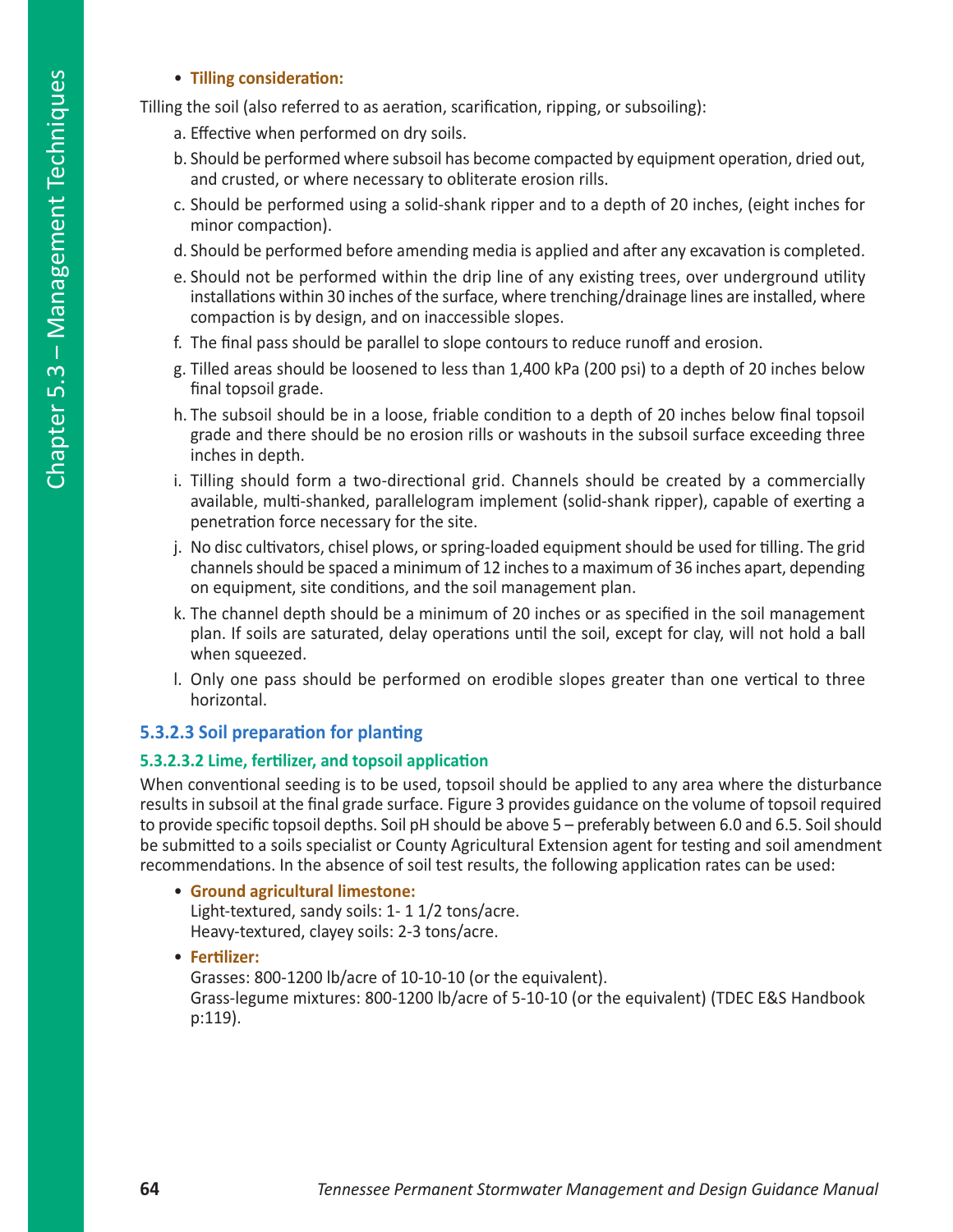• **Topsoil**

| Depth (in) | Per 1,000 Square feet | Per acre |
|------------|-----------------------|----------|
|            | 3.1                   | 134      |
| っ          | 6.2                   | 268      |
| 3          | 9.3                   | 403      |
|            | 12.4                  | 537      |
|            | 15.5                  | 672      |
|            | 18.6                  | 806      |

## **Table 5.5: Cubic Yards of Topsoil Required to Attain Various Soil Depths (TDEC E&S Handbook, P:120).**

## **5.3.2.3.3 Herbicide application**

Application of herbicides: This is a method of last resort, but necessary in some cases. Herbicide treatments should be applied only to a specific plant and never broadcast, especially near water bodies. Use a colored dye in the herbicide mix to identify areas that have been sprayed. Use the least persistent pesticide available to accomplish the job.

## **5.3.2.4 Soil amendment**

Soil media used for amendment may be comprised of either organic or inorganic material (table 3). Organic media can increase soil organic matter content, which improves soil aeration, water infiltration, water and nutrient holding capacity, and is an important energy source for bacteria, fungi, and earthworms.

| <b>Organic Media</b>                                            | <b>Inorganic Media</b> |
|-----------------------------------------------------------------|------------------------|
| Compost*                                                        | Vermiculite            |
| Aged manure*                                                    | Perlite                |
| Biosolids <sup>*</sup> (must be a Grade 1 biosolid)             | Pea gravel             |
| Sawdust (can tie up nitrogen and cause deficiency in plants)    | Sand                   |
| Wood ash (can be high in pH or salt)                            |                        |
| Wood chips (can tie up nitrogen and cause deficiency in plants) |                        |
| <b>Grass clippings</b>                                          |                        |
| <b>Straw</b>                                                    |                        |
| Sphagnum peat (low pH)                                          |                        |

**Table 5.6: Restoration Media (MI, 2011).**

*\* Materials containing animal wastes can cause phosphorus*

### • **Soil amendment considerations**

Applying soil media for amendment:

- a. Soil media should not be used on slopes greater than 30 percent. In these areas, deep-rooted vegetation can be used to increase stability.
- b. Soil restoration should not take place within the critical root zone of a tree to avoid damaging the root system. To determine the critical root zone, measure the tree diameter four and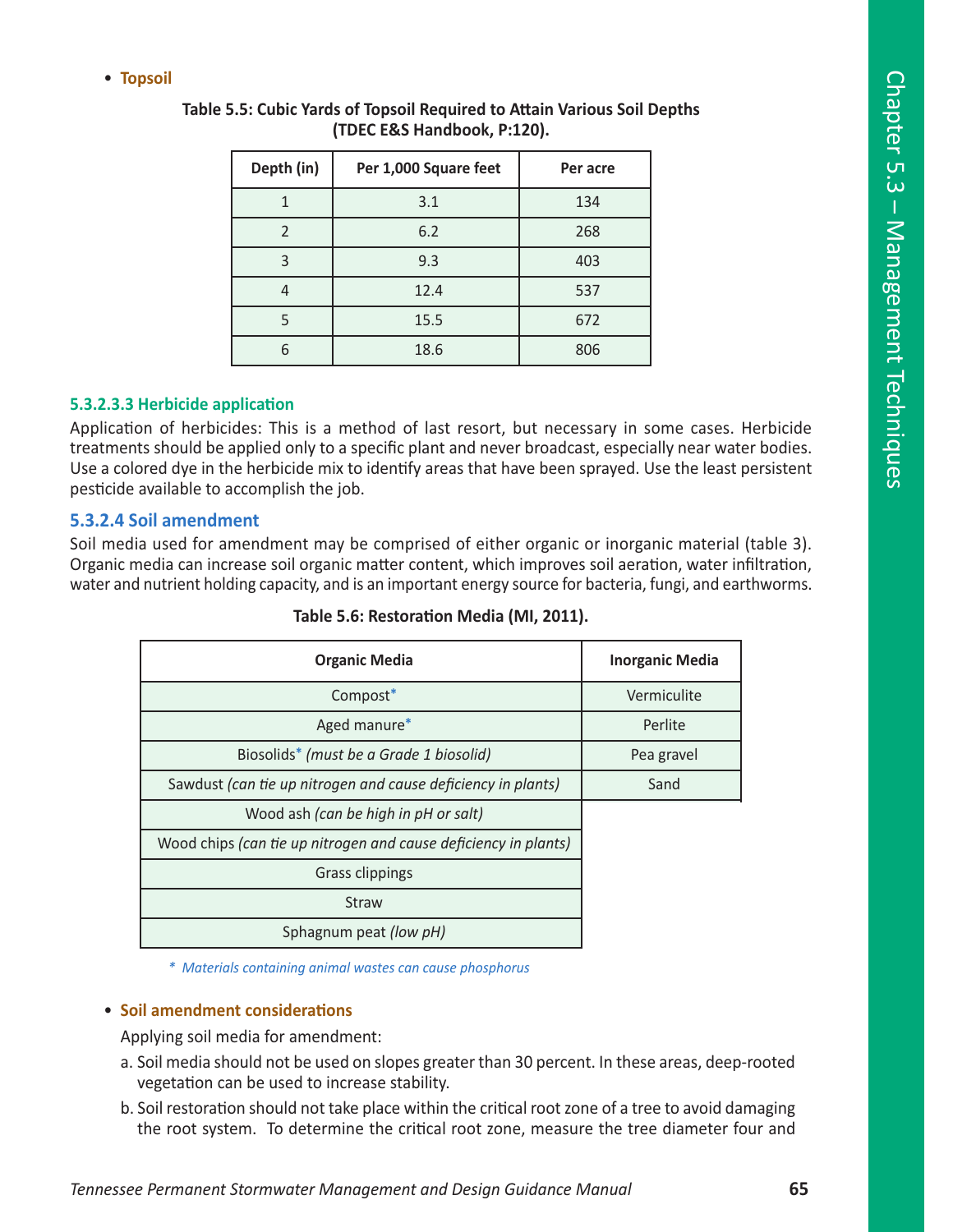- c. Onsite soils with an organic content of at least five percent can be stockpiled and reused to amend compacted soils, saving costs. Note: These soils must be properly stockpiled to maintain organic content.
- d. Soils should generally be amended at about a 2:1 ratio of native soil to media. If a proprietary product is used, follow the manufacturer's instructions for the mixing and application rate.
- e. Add six inches compost or other media and till up to eight inches for minor compaction. (Six inches of compost equates to 18.5 cubic yards per 1,000 square feet of soil.)
- f. Add 10 inches compost or other amendment and till up to 20 inches for major compaction. 10 inches of compost equates to approx. 30.9 cubic yard per 1,000 square feet.
- g. Compost can be amended with bulking agents, such as aged crumb rubber from used tires, or wood chips. This can be a cost-effective alternative that reuses waste materials while increasing permeability of the soil.
- h. Compost shall be aged, from plan or dust produced when handling, pass through a half inch screen and have a pH suitable to grow desired plants.

## **5.3.2.5 Mulch and other cover applications (TDEC E&S Handbook, p:104)**

Surface mulch is considered the most effective, practical means of controlling runoff and erosion on disturbed land prior to vegetative establishment. Mulch reduces soil moisture loss by evaporation, prevents crusting and sealing of the soil surface, moderates soil temperatures, provides a suitable microclimate for seed germination, and may increase the infiltration rate of soil.

Straw mulch is the most common type of mulch used in conjunction with seeding or providing a temporary groundcover. The straw should come from wheat or oats ("small grains"), and may be spread by hand or with a mulch blower. Note that straw may be lost to wind and must be tacked down. The recommended application rate for straw mulch is 2 tons per acre, dry unchopped, unweathered.

Mulch, as well as wood chip, bark chips, shredded bark, wood fiber, and other material are temporary stabilization practices. Those materials can only increase initial condition of unprotected bare soil to protected bare soil.

## **5.3.2.6 Winter considerations**

Since soil restoration is performed in conjunction with plantings, this management technique should be undertaken in spring or autumn and during dry weather, so that plantings can establish.

## **5.3.2.7 Other considerations**

- During periods of relatively low to moderate subsoil moisture, the disturbed subsoils are returned to rough grade and the following soil restoration steps applied:
	- 1. Apply 3 inches of compost over subsoil
	- 2. Till compost into subsoil to a depth of at least 20 inches using a cat-mounted ripper, tractor mounted disc, or tiller, mixing, and circulating air and compost into subsoils
	- 3. Rock-pick until uplifted stone/rock materials of four inches and larger size are cleaned off the site
	- 4. Apply topsoil to a depth of 6 inches
	- 5. Vegetate as required by approved plan.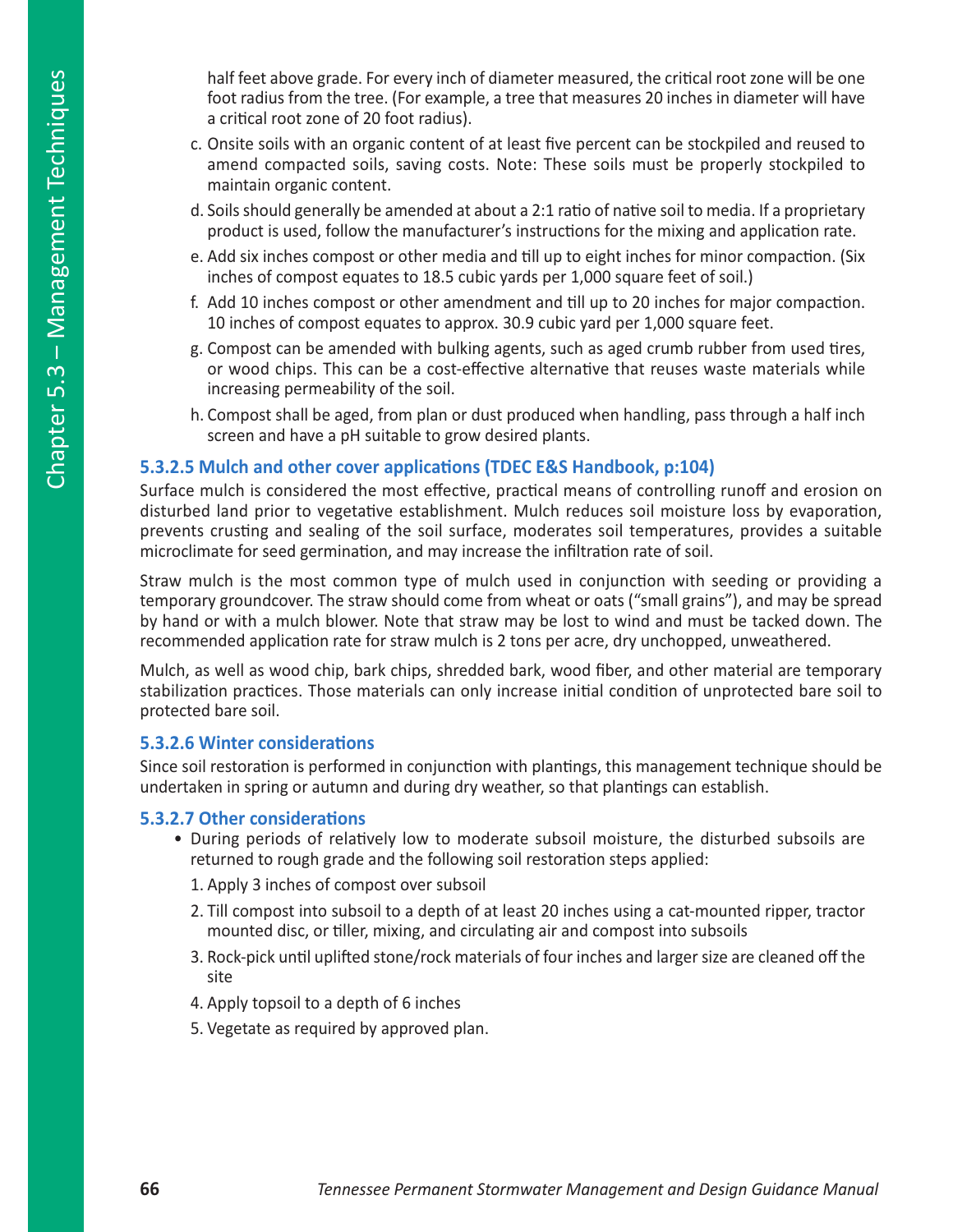

**Figure 5.5: Attachments used for soil decompaction.**

At the end of the project an inspector should be able to push a 3/8" metal bar 12 inches into the soil just with body weight. Figure 5.5 shows two attachments used for soil decompaction (NY, 2010, p:100).

- Soil restoration may need to be repeated over time, due to compaction by use and/or settling. Taking soil core samples will help to determine the degree of soil compaction and if additional media application is necessary. Two points help ensure lasting results of decompaction:
	- 1. Planting the appropriate ground cover with deep roots to maintain the soil structure
	- 2. Keeping the site free of vehicular and foot traffic or other weight loads. Consider pedestrian footpaths. (Sometimes it may be necessary to de-thatch the turf every few years) [MI, P:298].

## **5.3.3 Native Vegetation Restoration**

Native species are generally described as those existing in a given geographic area prior to European settlement. Over time, native vegetation does not typically require significant chemical maintenance by fertilizers and pesticides. This results in additional water quality benefits. Native species are typically more tolerant and resistant to pest, drought, and other local conditions than non-native species. In addition to chemical applications, minimum maintenance also means minimal mowing and irrigation in established areas. Native grasses and other herbaceous materials that do not require mowing or intensive maintenance are preferred.

"Restoration" implies returning a landscape to a former, more pristine state. In reality, historic conditions cannot be replicated. For most development and redevelopment projects, a realistic goal is to remove or mitigate destructive impacts and reintroduce significant missing processes and components, where possible. The intent of these actions is to allow natural processes to bring about gradual recovery.

While there are many benefits to improving existing native cover types, the primary purpose of this management technique is to increase the potential for effective stormwater management on a site and to provide the developer with another means of stormwater management. This management technique functions by reestablishing a healthy plant community with thick, spongy soil layers that:

- Generates less runoff.
- Absorbs a greater volume of water through infiltration, evaporation, and evapotranspiration.
- Improves soil conditions through the addition of organic material, which increases soil pore space.
- Reduces the need for maintenance by fertilizers, herbicides, and pesticides.
- Reduces the force of precipitation by leaf interception.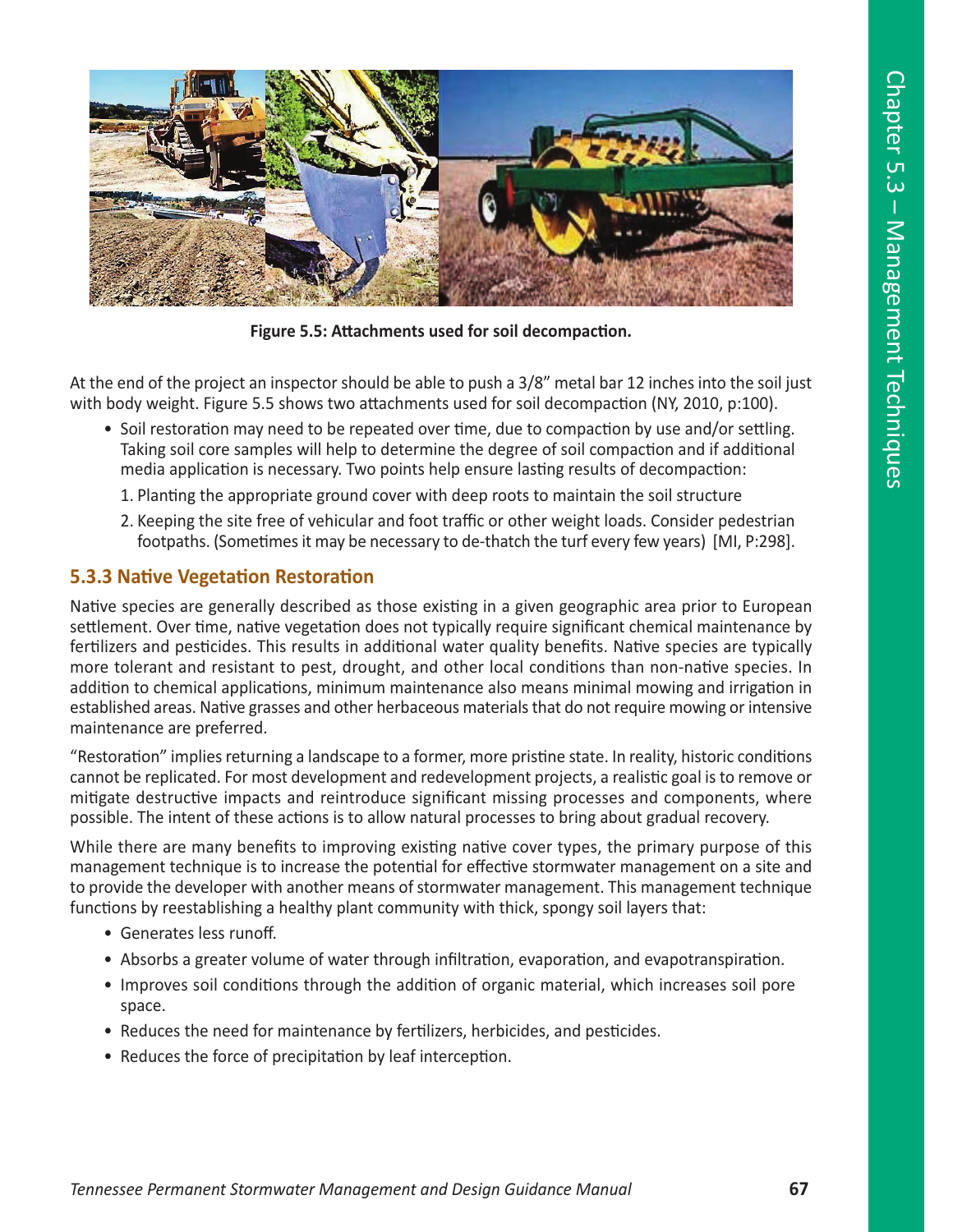## **5.3.3.1 Variations**

Species selection for any native landscape should be based on function, availability, and level of appropriateness for site conditions. Native species plantings can achieve variation in landscape across a variety of characteristics, such as texture, color, and habitat potential.

Properly selected mixes of flowering prairie species can provide seasonal color; native grasses offer seasonal variation in texture. Seed production is a food source for wildlife and reinforces habitat. In all cases, selection of native species should strive to achieve species variety and balance, avoiding creation of single-species or limited species "monocultures" which pose multiple problems. In sum, many different aspects of native species planting reinforce the value of native landscape restoration, typically increasing in their functional value as species grow and mature over time. Examples include:

- **Prairie** Install Big Bluestem, Little Bluestem, Indian Grass, Switchgrass and others that resemble the Native Americans grassland [Shea, 1999]. Prairies have a tendency to establish and regain function rather quickly (3-10 years), and can provide lower-growing vegetation with highly attractive native grasses and wildflowers.
- **No-mow lawn area** Install low-growing native grasses that are used as a substitute for lawn or cool-season grass plantings.
- **Woodland** Install a balance of native trees, shrubs, forbs, grasses, and sedges. Woodlands will provide shade, vertical structure, and a high level of rainfall interception in the long term. It typically requires a significant amount of time to mature.
- **Constructed wetlands** Historic drained wetlands or existing artificial low areas may be planted with wetland species that will thrive in standing water or saturated conditions.
- **Buffer areas**  Bands of re-established native vegetation occurring between impermeable surfaces, lawns, or other non-native land uses and existing natural areas.
- **Replacement lawn areas** Existing turf lawns may be converted to native prairies, wetlands, or woodlands to minimize maintenance while increasing stormwater benefits and wildlife habitat.



**Figure 5.6: Tennessee native no-mow lawn and woodland (Source: The SMART Center).**

## **5.3.3.2 Calculation**

Native revegetation and reforestation will increase infiltration capacity and reduce runoff volume. Designers can receive managed vegetated area credit based on the square feet of trees or shrubs being added. The credit is reflected through label "Good, fair, or poor", that is described below:

### – **Good condition**

- ≤ 200 ft2 / tree, or expected full canopy cover
- $≤ 25 ft<sup>2</sup> / shrub$
- > 90% turf cover, with no continuous bare areas
- Trees or shrubs with lush undergrowth, with > 90% of surface under either canopy or ground cover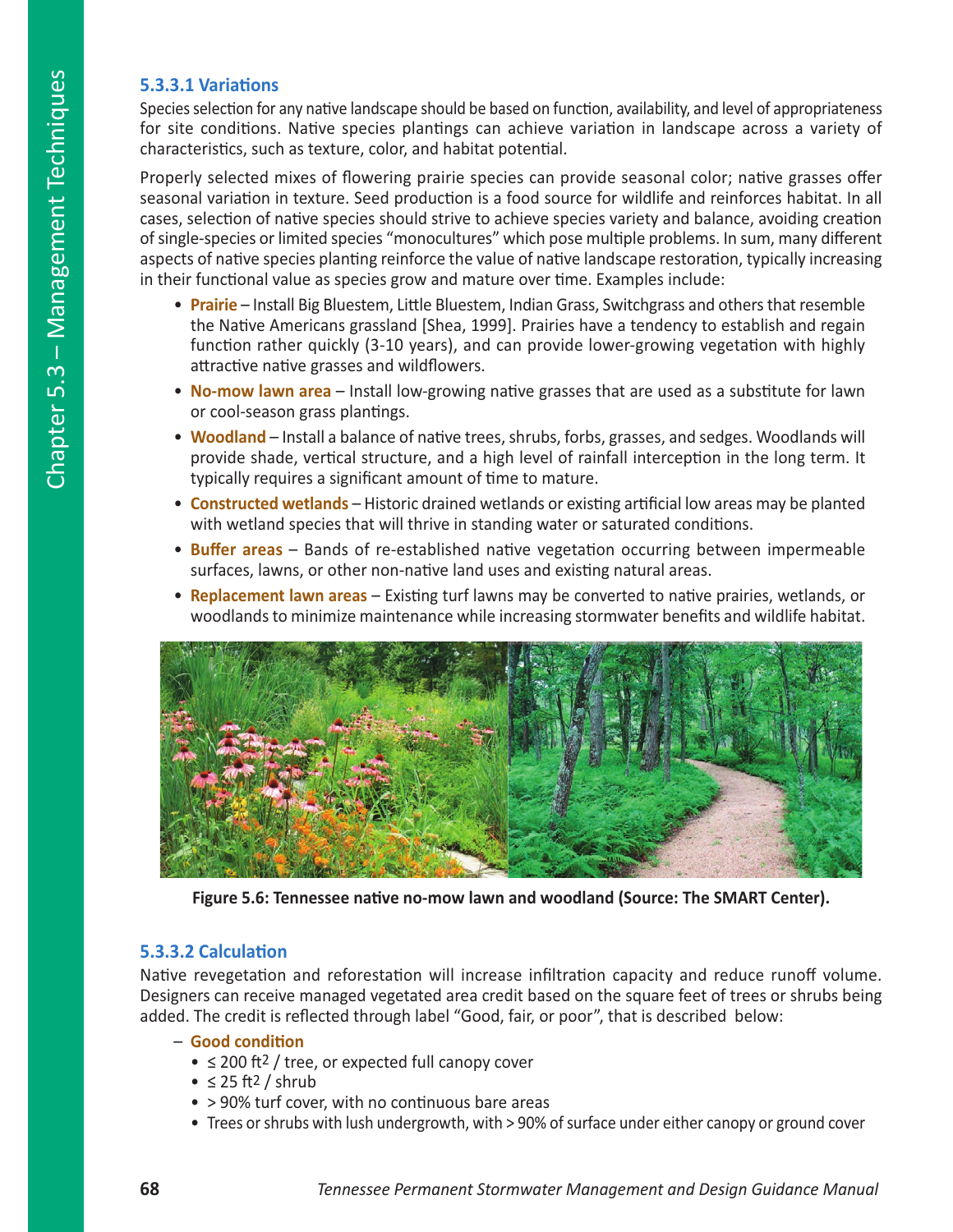#### – **Fair condition**

- 200 350 ft2 / tree, or expected canopy cover > 75%
- $25 40$  ft<sup>2</sup> / shrub
- > 75% turf cover, with no contiguous bare area > 50 ft2
- Trees or shrubs with fair undergrowth, with > 75% of surface under either canopy or ground cover
- **Poor condition**
	- 350 500 ft2 / tree, or expected canopy cover > 50%
	- $40 60$  ft<sup>2</sup> / shrub
	- $\bullet$  > 50% turf cover, with no contiguous bare area > 75 ft<sup>2</sup>
	- Trees or shrubs with some undergrowth, with > 50% of surface under either canopy or ground cover
- Below these targets, is not considered an adequate measure for which to claim credit, due to both very limited infiltration capacity and potential to serve as a source of TSS
- Minimum seeding/planting will receive "poor" credit, while optimize seeding/planting will receive "fair" credit. "Good" credit can only be achieved when optimized seeding/planting is followed by a maintenance practice (see Figure 5.1).

## **5.3.3.3 Materials**

Whenever practical, native species should be from the same ecoregion as the project area. When necessary, species may be used from adjacent ecoregions for aesthetic or practical purposes. Information relating to Tennessee native species and their use in landscaping is available from on Appendix D.

Developments should use native trees for replacement in areas separate from residential lots, or storm drainage areas adjacent to roadway or parking lots. Species selection shall be based on the underlying soils and the historic, native indigenous plant community type for the site, if existing conditions can support the plant community.

Native plan restoration/reforestation is eligible under the following qualifying conditions:

- Avoid the use of a single species of tree. No more than 20% of the area composes of any single tree species. Reforestation should consider the composition of area forests, and two thirds of selected trees must be large canopy. Reforestation methods should achieve full canopy cover within ten to fifteen years.
- The minimum size requirement for reforestation is saplings 6-8 feet in height. The minimum size requirement for shrubs is 18-24 inches, or 3 gallon size. In addition, the entire reforestation should be covered with 2-4 inches of organic mulch or with a native seed mix in order to help retain moisture and provide a beneficial environment for the reforestation.
- The trees must be free from injury, pests, diseases, and nutritional disorders; and must be fully branched and have a healthy root
- A long-term vegetation management plan must be prepared and included in the site's maintenance agreement in order to demonstrate the ability to maintain the reforestation area in an appropriate forest canopy condition. The plan should include a scale drawing showing the area to be planted, along with a plant list which includes species, size, number, and packaging. In addition, the reforestation area shall be clearly identified on all construction drawings and EPSC plans during construction.
- The reforestation area must be protected in perpetuity such that no future development or disturbance may occur within the area.
- The planting plan must be approved by the local jurisdiction including any special site preparation needs.
- It is recommended that the construction contract contain a care and replacement warranty extending at least two growing seasons, to ensure adequate growth and survival of the plant community.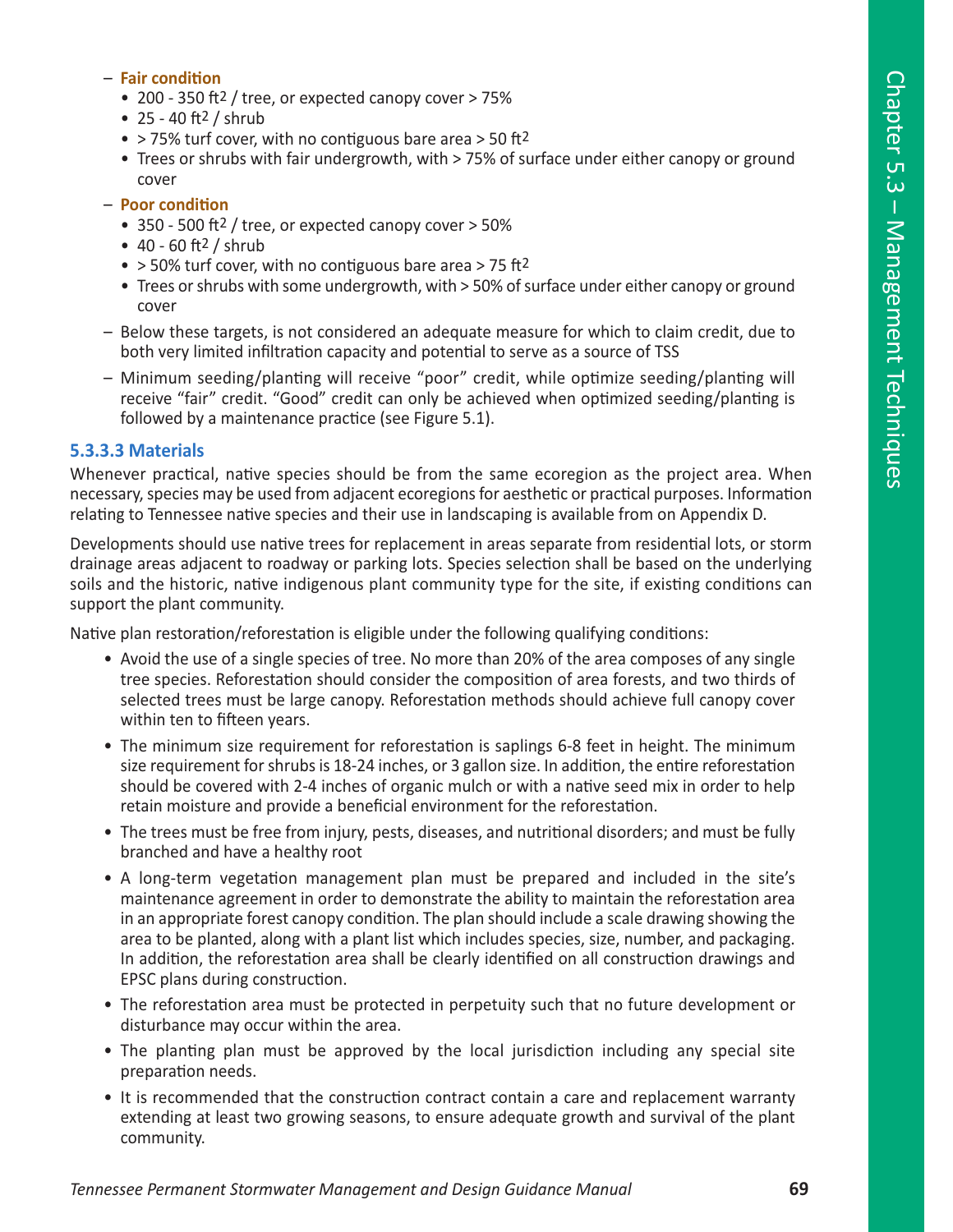• The final size of the trees should be considered when designing the planting plan. Tennessee One-Call (811) must be contacted prior to the submission of the planting plan to ensure that no utilities will be impacted by the tree planting. The planting plan must also avoid placing trees under overhead utilities.

## **5.3.3.4 Restoration process**

- 1. **Assess vegetation onsite and delineate areas to be preserved.** Note landscape cover type, size, condition, and age.
- 2. **Integrate areas selected for protection into site and stormwater plans** to meet multiple objectives and create environmental and social connections (trail systems, hedgerows, etc.).
- 3. **Identify glaring problems within the selected enhancement area**, e.g., fill and soil pushed over the slope into the valley, extreme cut, exposed subsoil or bedrock, bare and eroded soil, invasive exotic plants, trash, and toxic materials. Particularly note erosion and sedimentation problems such as gullies and bare soil. Also note influences beyond the site that may undermine enhancement efforts.
- 4. **Identify and address factors that suppress regeneration of native plants or contribute to overall plant community decline before replanting or amending the soil.** If these factors are not addressed, efforts spent on enhancement will be wasted.
- 5. **Where relevant, identify major cyclical processes that shape the site**, e.g., floods, fire, etc. These recurring natural events may help to sustain the native plant community and prevent colonization by invasive exotics.
- 6. **Search for a healthy model in the neighborhood to serve as a design reference:**
	- Plant community structure and pattern—Use the model to determine the arrangement, types, and density of plants.
	- Identify and protect desirable and sensitive species and any rare, threatened, or endangered plant (or animal) species. Particularly identify "keystone" species. If absent, replace these species where possible.
	- An unusual amount of dead or dying plants requires a determination of cause.

#### 7. **General Recommendations**

- In healthier systems with minimal disturbance, native seeds may be present in the soil. Areas adjacent to other healthy natural areas can benefit from seeds transported by wind, water, and animals. If time is not a factor, and rapid cover is not critical, these areas can be left to regenerate on their own.
- Plant tough, vigorous, generalist species, which will create immediate cover and discourage invasive species.
- Stabilize edges. Where a remnant natural area meets a manmade landscape, the design should create a graceful, smooth transition. Construction often leaves these transition areas highly disturbed. Repair of these newly exposed edges is critical.
- Regrade where necessary, stabilize the soil, and replant with fast-growing, tough, native edge species. Repair of damaged edges will protect the health of the natural landscape and enhance its stormwater benefits.
- Newly exposed, existing trees are often vulnerable to wind throw. Replant a strip along newly formed edges (where a portion of the natural landscape has been cut away) to buffer the remaining native landscape from increased wind, light, noise, and other impacts.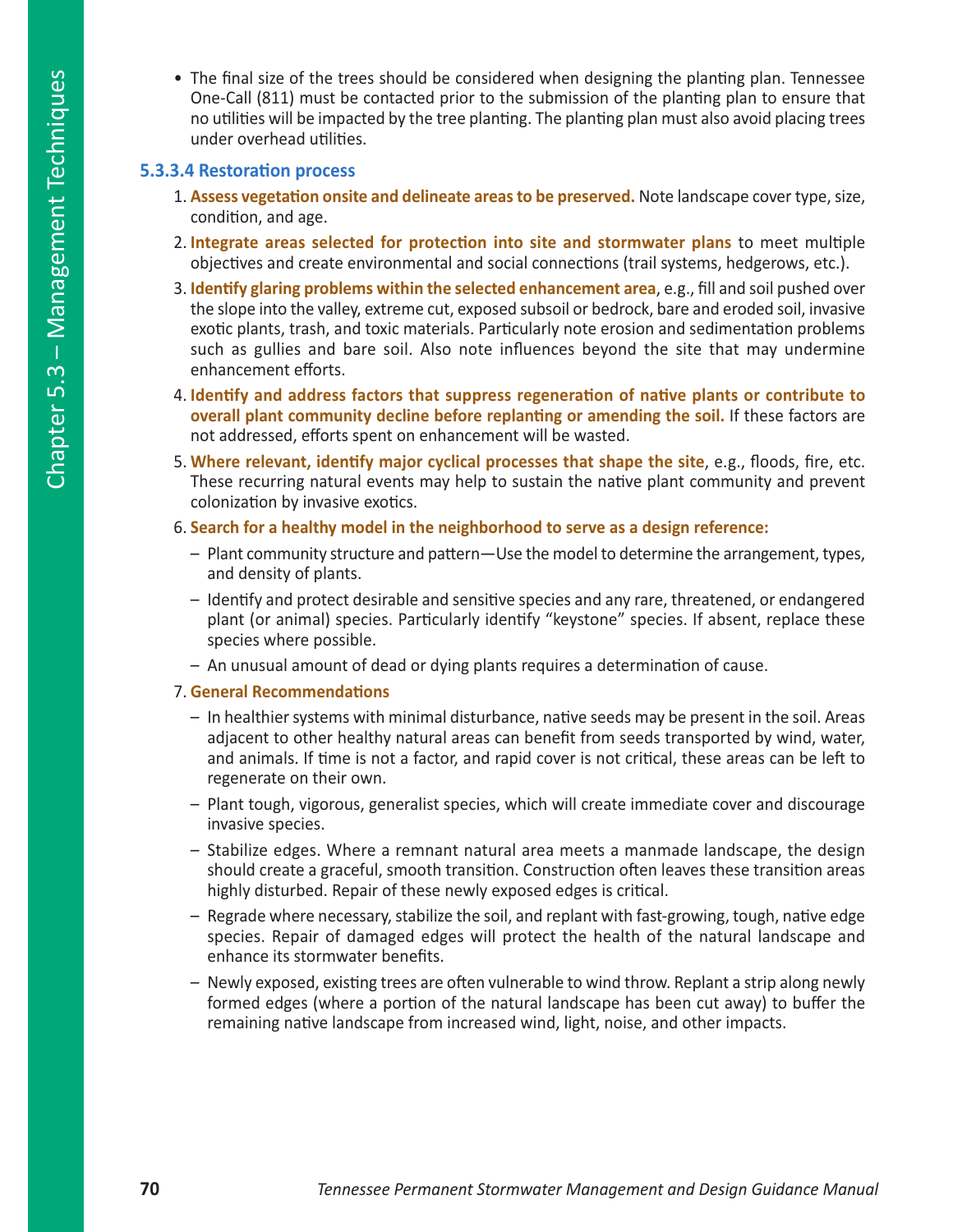### **5.3.3.5 Tree planting guidelines**

# Six things you should know when planting a tree.



**Figure 5.7: Tree planting guidelines.**

For more guidance about planting tree, visit:

http://www.tn.gov/agriculture/publications/forestry/treeline\_hbook.pdf http://www.arborday.org/trees/planting/index.cfm http://www.tn.gov/twra/pdfs/treeplanting.pdf http://www.oregon.gov/odf/privateforests/docs/ReforestationGuide.pdf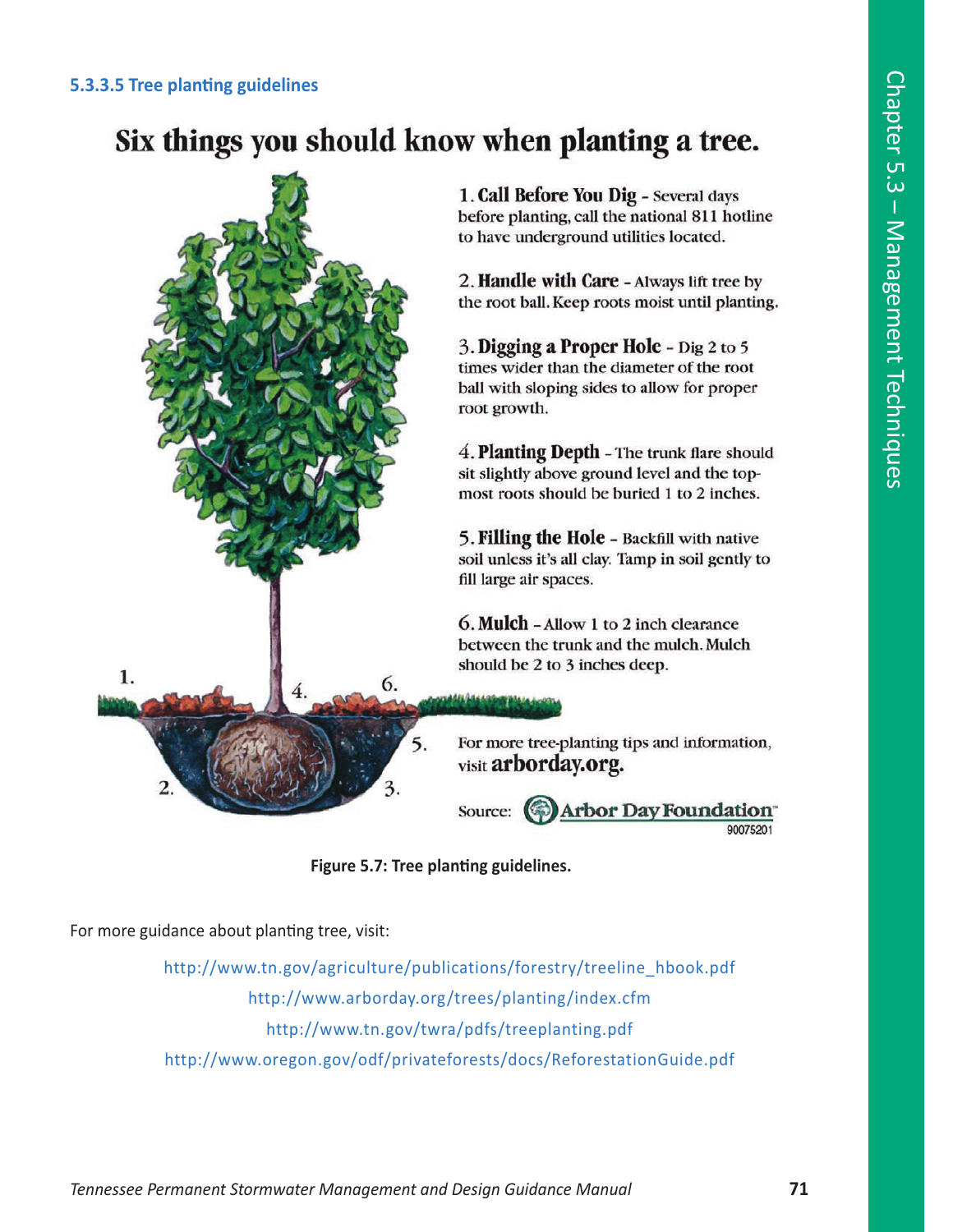## **5.3.4 Maintenance Practices**

The requirements for the Maintenance Document are in Appendix F .They include the execution and recording of an Inspection and Maintenance Agreement or a Declaration of Restrictions and Covenants, and the development of a Long Term Maintenance Plan (LTMP) by the design engineer. The LTMP contains a description of the stormwater system components and information on the required inspection and maintenance activities. The property owner must submit annual inspection and maintenance reports to the local stormwater program.

## **First year maintenance operations includes**

- Initial inspections for the first six months (once after each storm greater than half- inch).
- − Reseeding to repair bare or eroding areas to assure grass stabilization.
- − Water once every three days for first month, and then provide a half in year. Irrigation plan may be adjusted according to the rain event.
- − Fertilization may be needed in the fall after the first growing season.

### **Ongoing maintenance**

Two points help ensure lasting results of decompaction:

- 1. Planting the appropriate ground cover with deep roots to maintain the soil structure
- 2. Keeping the site free of vehicular and foot traffic or other weight loads. Consider pedestrian footpaths. (Sometimes it may be necessary to de-thatch the turf every few years)
- − Soil restoration may need to be repeated over time, due to compaction by use and/or settling. Taking soil core samples will help to determine the degree of soil compaction and if additional media application is necessary.
- Mowing is permitted but not encouraged between the trees while they are being established. Eventually, the canopy should shade out the grass and forest undergrowth will be established removing the need to mow. Vegetation management plans should consider if residents would prefer the site mowed in perpetuity.
- Additional maintenance activities include:
	- Watering the trees as needed.
	- Repairing areas of erosion or reseeding areas that are bare.
	- Removing trash and debris from area.
	- Replanting any trees that die throughout the year (the construction contract should contain a care and replacement warranty extending at least two growing seasons, to ensure adequate growth and survival of the plant community).
	- Addressing areas of standing water which might breed mosquitoes.
	- Picking up branches that have fallen.
	- Grooming trees or shrubs as needed.
	- Removing any trees or limbs damaged in storms that might pose a danger.

### **Removing invasive species**

- **Where necessary, remove masses of aggressive, invasive exotic species to expose the potential of the area.** 
	- − Invasive exotic species often occur as dense shrub thickets or extensive, heaping vine cover. Vines in trees and climbing over shrubs suppress reproduction on the ground and shade older trees and shrubs, eliminating seed sources. Privet, Japanese honeysuckle, kudzu, mimosa trees, and tree of heaven are the most prevalent invasive exotics.
	- − Remove large tangles of aggressive exotic species to allow an accurate evaluation of the site and suggest appropriate repair strategies.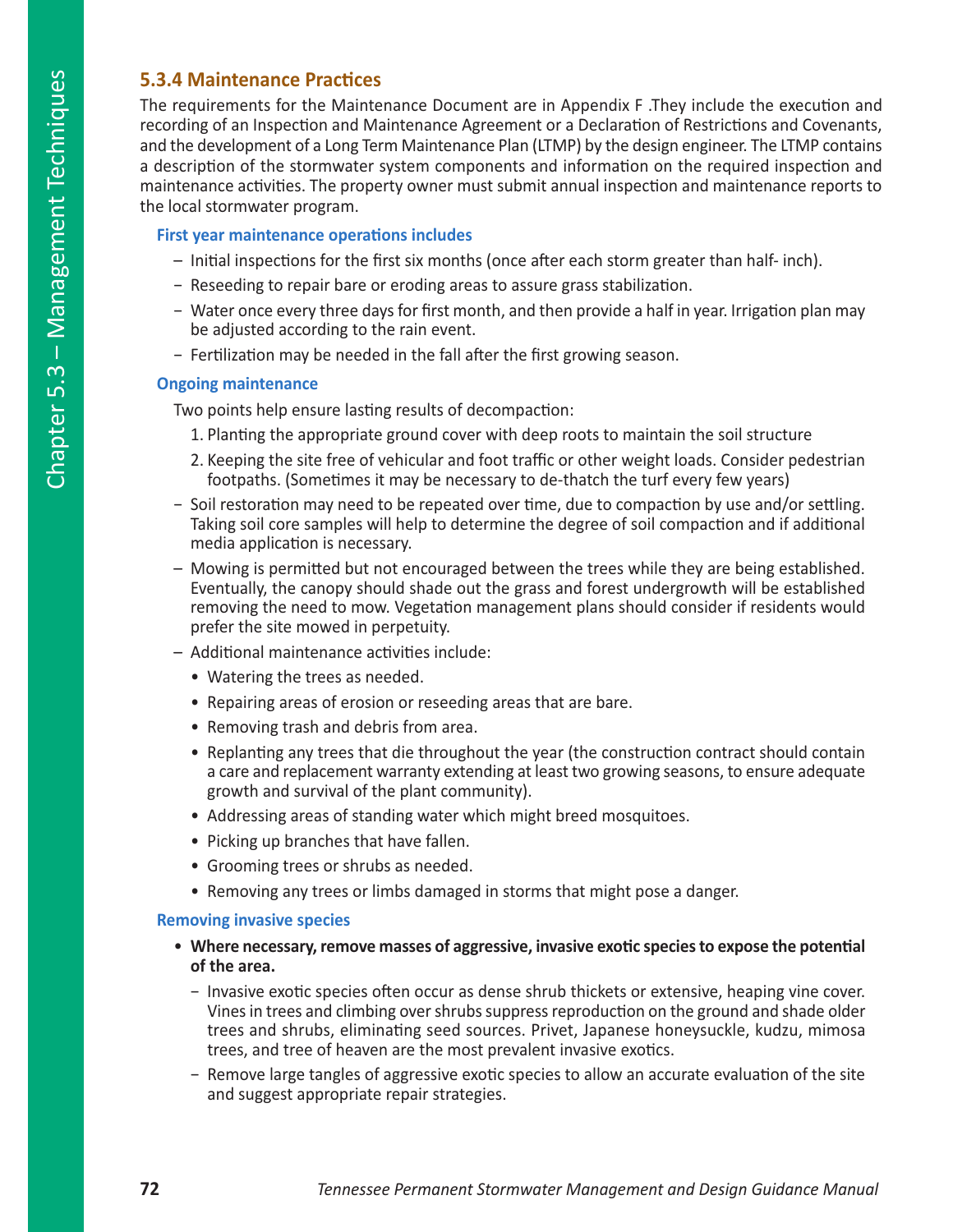#### **General considerations:**

- − Effective control treatments vary by species. In some cases, non-chemical options exist.
	- o Emphasize techniques that minimize soil disturbance and that remove the exotic plants by the roots where possible, while leaving adjacent, desirable plants undamaged. When removing existing invasive plants, either pull up by the roots or eliminate re-sprouts later.
- − Some invasive exotics are more troublesome than others. For example, highly aggressive species such as kudzu and privet are particularly difficult to eradicate and should be removed as early as possible, before they are well established.
- − Phase removal of exotic canopy trees to keep a shady forest cover.

#### **Specific removal methods**

- − Hand pulling: Suggested for restricted areas of herbaceous weeds or small seedlings of woody plants.
- − Tools: A weed wrench allows the user to pull up young tree seedlings (too large to pull by hand) by the roots. This tool disturbs the adjacent areas only minimally.
- − Mowing: In general, broadleaved herbaceous plants will diminish with regular mowing. Broadleaved herbaceous plants include both weeds and wildflowers, and a meadow mown more than three times a year will become predominantly grasses.
- − Controlled burning: This technique can be used to manage any landscape cover type. However, in meadow management, fire is used to reduce the number of trees and increase the amount of grasses and wildflowers.
	- o Burning can be used in two major ways: 1) If the remnant natural area is small, or only a small portion of it requires treatment, a single person, with a backpack propane torch, can burn small areas (approximately 10 feet by 10 feet). Generally, small-scale burns are done as a patchwork of squares, with unburned vegetation between burned patches. Extreme caution must be used to prevent wildfire; 2) Where a relatively large-scale burn is considered (approximately 1 acre or more), property managers should coordinate with the local fire department and state conservation agencies. Permits are required from the local government.
	- o Caution: Some undesirable species, such as black locust, are "fire increasers." If these species are already present, burning may encourage them. Conversely, successful regeneration of oak forests in the eastern United States has historically required fire.
- − Tilling: For large areas of infestation, tilling can uproot and kill undesirable species. However, tilling can also kill native species and encourage invasive plants that spread by underground rhizomes or stolons, such as kudzu *(Pueraria lobata)*.